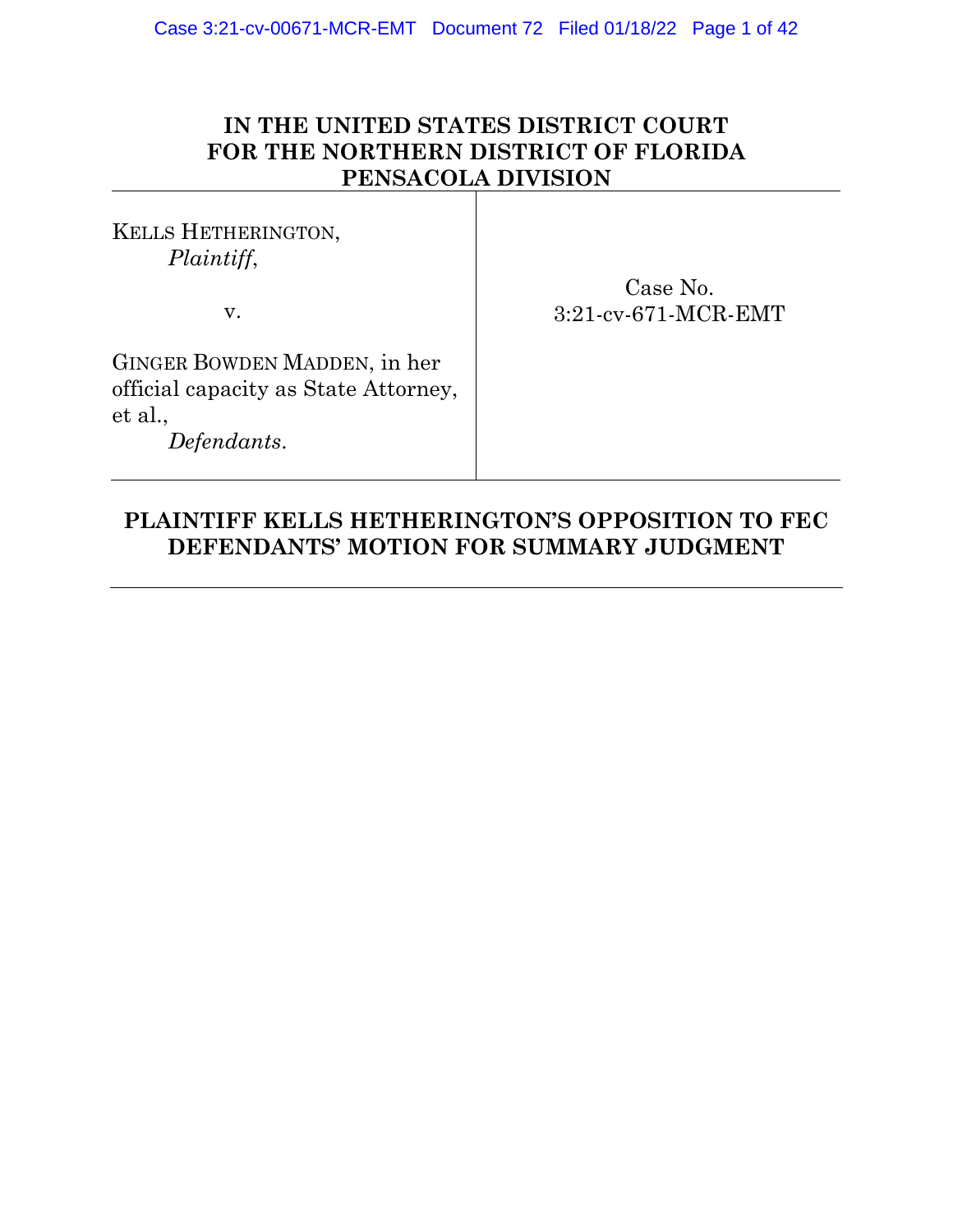# TABLE OF CONTENTS

| I. Florida Has Given No Evidence That Its Election Scheme Creates                                                             |
|-------------------------------------------------------------------------------------------------------------------------------|
| II. The FEC Defendants Incorrectly Assert That This Court Cannot                                                              |
| III. The FEC Defendants Have Failed to Show that $\S 106.143(3)$                                                              |
| A. Section 106.143(3) exacts a First Amendment harm subject to                                                                |
| B. The State has not demonstrated a compelling interest22                                                                     |
| 1. The FEC Defendants fail to raise or demonstrate the interest in<br>preventing corruption or the appearance of corruption22 |
| 2. Invoking an interest in preserving nonpartisan offices fails to<br>22                                                      |
| 3. Attempting to minimize the burden on Mr. Hetherington's<br>speech does not demonstrate a compelling governmental           |
| C. The FEC Defendants have failed to show that the speech<br>29                                                               |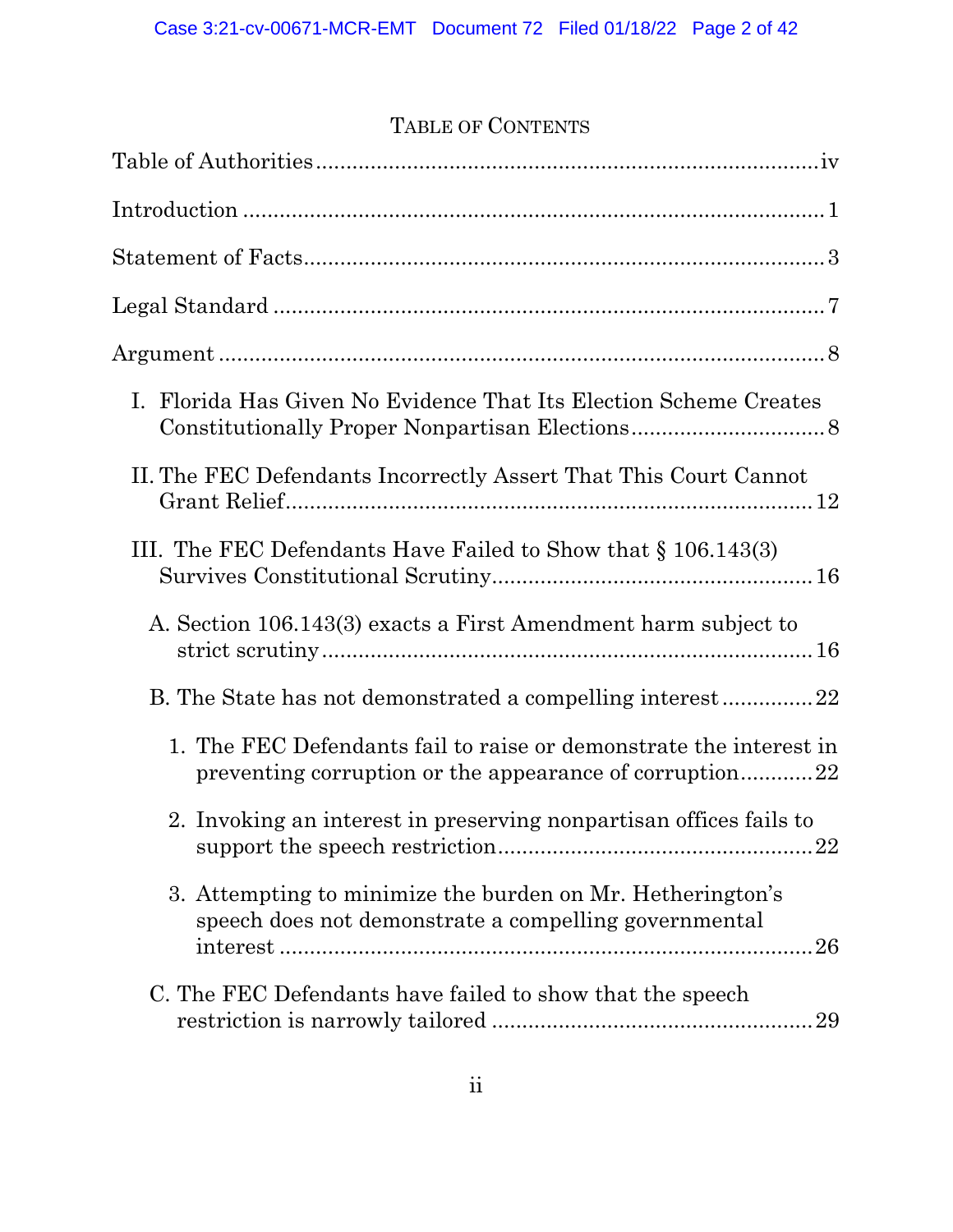|--|--|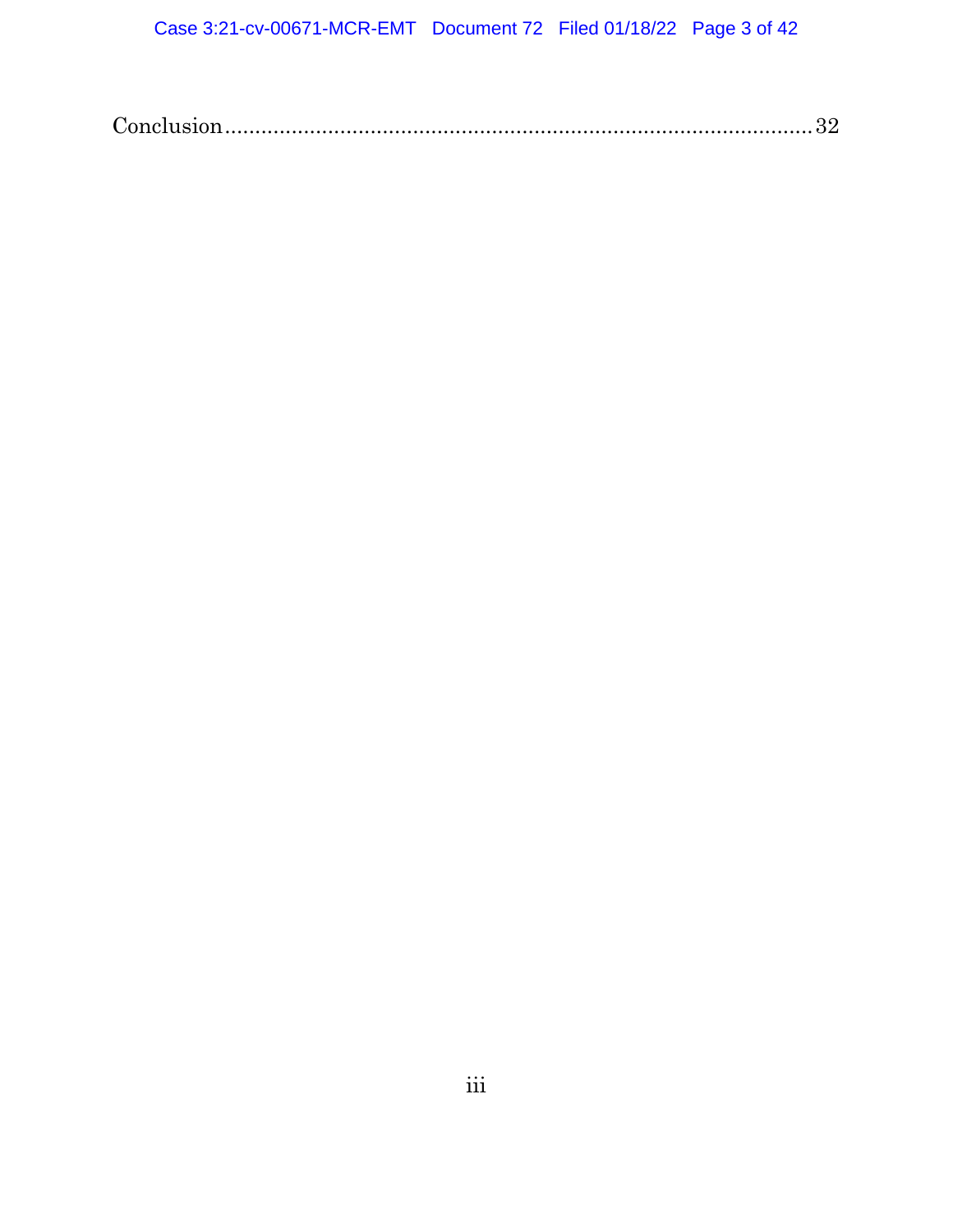# TABLE OF AUTHORITIES

## **Cases**

| Brown v. Entm't Merchs. Ass'n,                      |  |
|-----------------------------------------------------|--|
| Brown v. Hartlage,                                  |  |
| Buckley v. Valeo,                                   |  |
| Burdick v. Takushi,                                 |  |
| Carey v. Wolnitzek,                                 |  |
| Citizens United v. Fed. Election Comm'n,            |  |
| Cohen v. Cal.,                                      |  |
| Dana's R.R. Supply v. Att'y Gen.,                   |  |
| Fed. Election Comm'n v. Wis. Right to Life,         |  |
| Fitzpatrick v. City of Atlanta,                     |  |
| Hurley v. Irish-Am. Gay, Lesbian and Bisexual Grp., |  |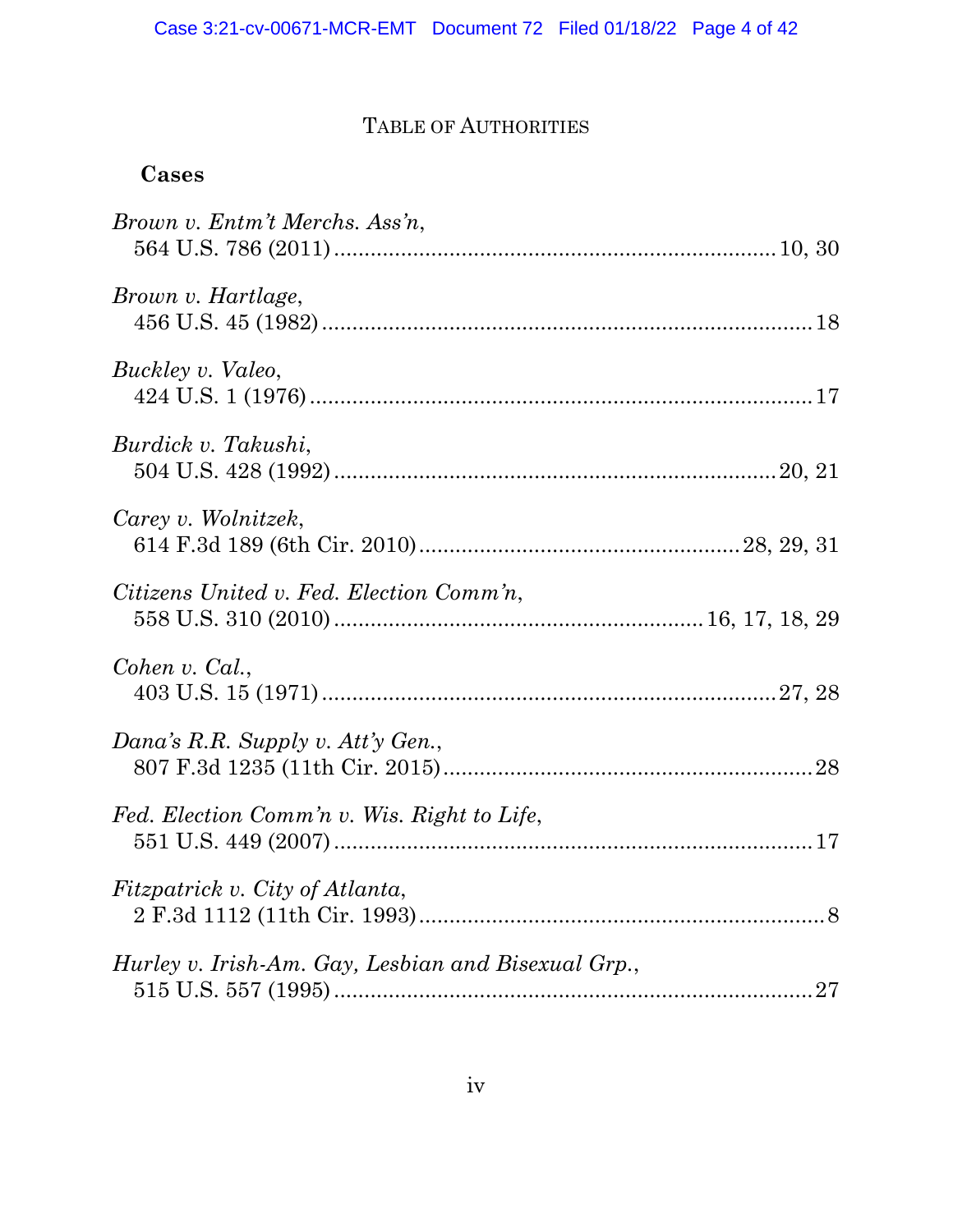| IMDb.com Inc. v. Becerra,                                |
|----------------------------------------------------------|
| In re Code of Jud. Conduct (Canons 1, 2, and $7(1)(B)$ , |
| In re Springfield,                                       |
| Landolfi v. City of Melbourne,                           |
| McCullen v. Coakley,                                     |
| McCutcheon v. Fed. Election Comm'n,                      |
| Melvin v. Fed. Express Corp.,                            |
| Nat'l Inst. of Fam. & Life Advocates v. Becerra,         |
| Nixon v. Shrink Mo. Gov't Pac,                           |
| Ohio Council 8 Am. Fed'n of State v. Husted,             |
| Pac. Gas & Elec. Co. v. Pub. Utils. Comm'n of Cal.,      |
| Reed v. Town of Gilbert,                                 |
| Renne v. Geary,                                          |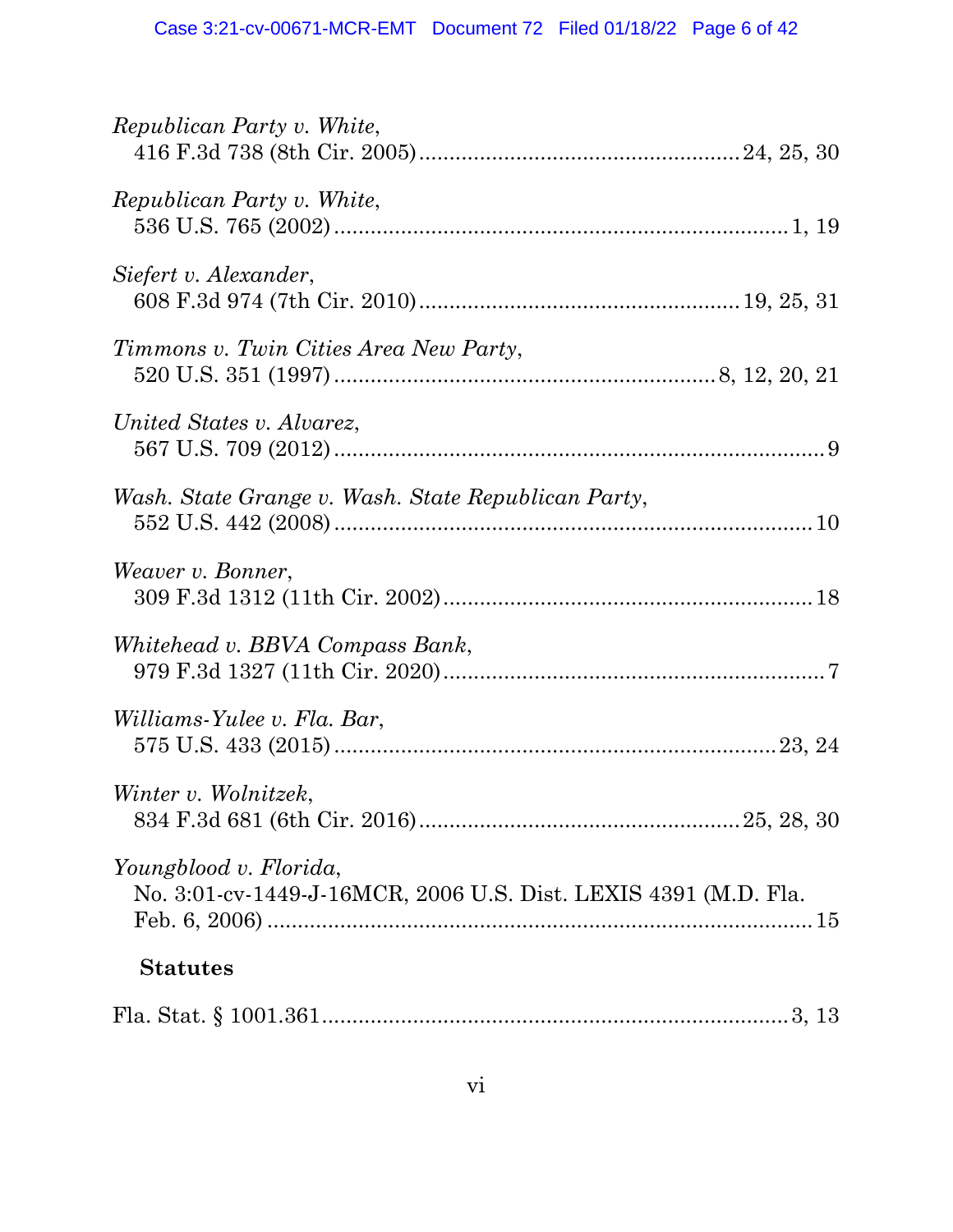| <b>Other Authorities</b> |  |
|--------------------------|--|

| Brandice Canes-Wrone, Tom S. Clark, and Jason P. Kelly, <i>Judicial</i><br>Selection and Death Penalty Decisions, 108.1 Am. Pol. Sci. Rev. 23 |
|-----------------------------------------------------------------------------------------------------------------------------------------------|
| Claire S. H. Lim, James M. Snyder, and David Strömberg, The Judge,                                                                            |
| the Politician, and the Press: Newspaper Coverage and Criminal<br>Sentencing across Electoral Systems, 7.4 Am. Econ. J.: Applied Econs.       |
| Final Order, Fla. Elections Comm'n v. Hetherington, Case No. FEC 18-                                                                          |
| Fla. Div. of Elections, Advisory Opinion DE 2003-02 (Feb. 21, 2003)  4                                                                        |
| Fla. Div. of Elections, Advisory Opinion DE 2010-02 (Mar. 3, 2010)4, 5                                                                        |
| Gerald C. Wright, Charles Adrian and the Study of Nonpartisan                                                                                 |
| Michael J. Nelson, Rachel Paine Caufield, and Andrew D. Martin, OH,<br>MI: A Note on Empirical Examinations of Judicial Elections, 13.4       |
| Regulations                                                                                                                                   |
|                                                                                                                                               |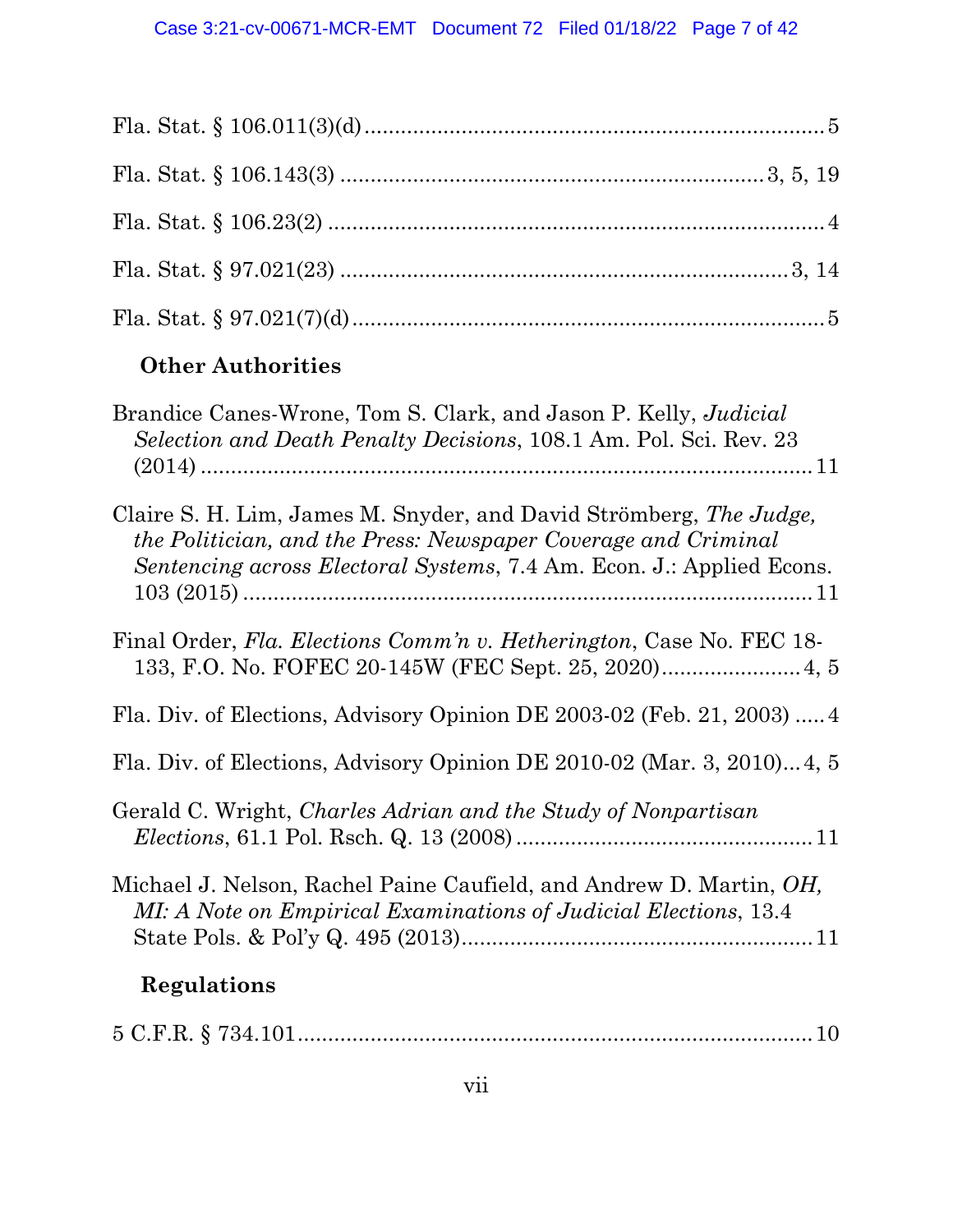# **Constitutional Provisions**

|--|--|--|--|--|--|--|--|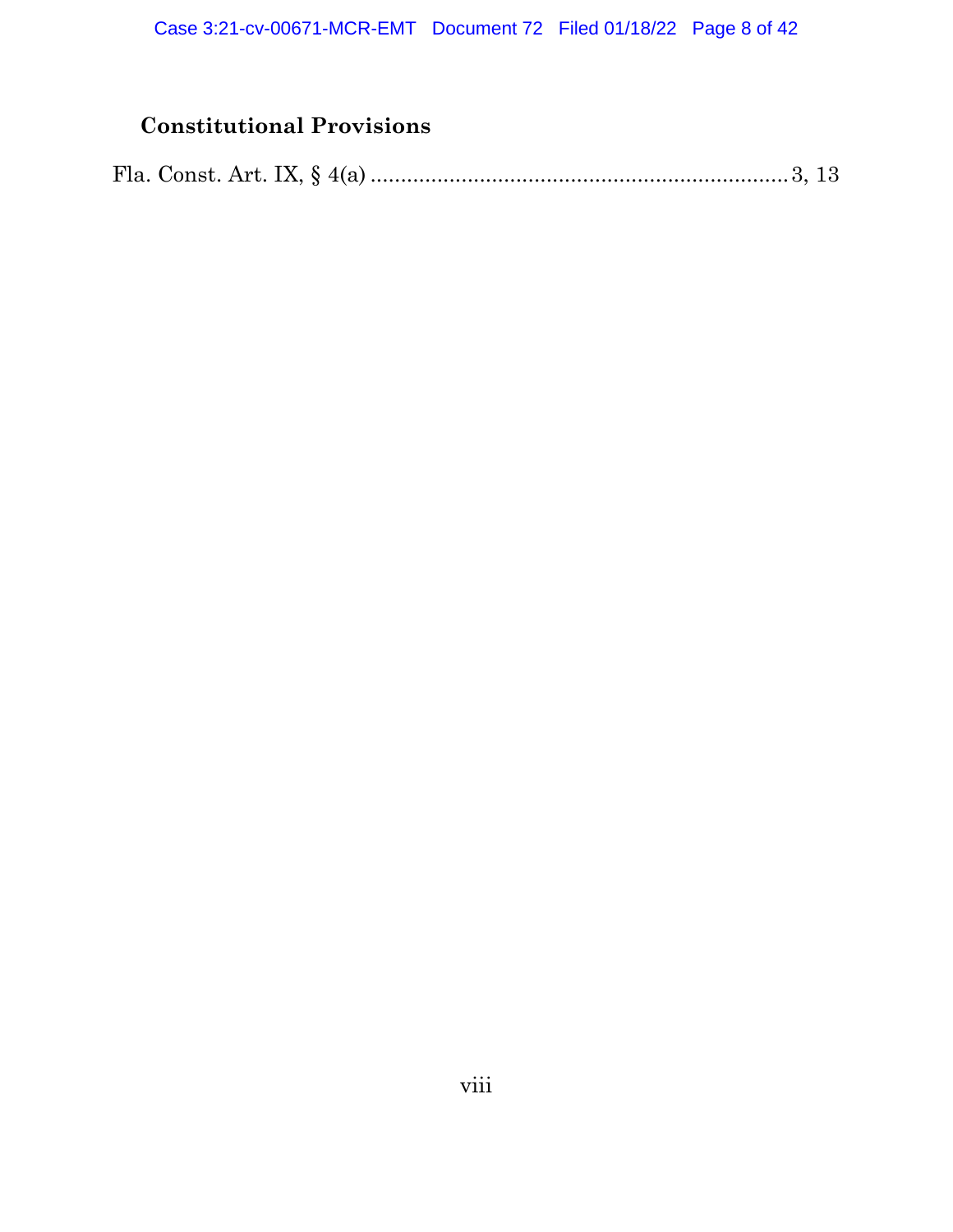#### **INTRODUCTION**

The Florida Election Commission ("FEC," "Commission," or "FEC Defendants") argues that it should be able to restrict Mr. Hetherington's right to share his party affiliation during a nonpartisan campaign because of the special value of nonpartisan campaigns. But "the notion that the special context of electioneering justifies an *abridgment* of the right to speak out on disputed issues sets our First Amendment jurisprudence on its head." *Republican Party v. White*, 536 U.S. 765, 781 (2002) ("*White I*"). Moreover, because of their role "in our society," candidates must be free "to express themselves on matters of current public importance," and "[i]t is simply not the function of government to select which issues are worth discussing or debating in the course of a political campaign." *Id*. at 781-82.

Nonetheless, asserting a need to protect a novel definition of nonpartisan elections, and claiming that Florida has inflicted only minimal injury by prohibiting the message Mr. Hetherington believes will best express his views on matters of current public importance, the

1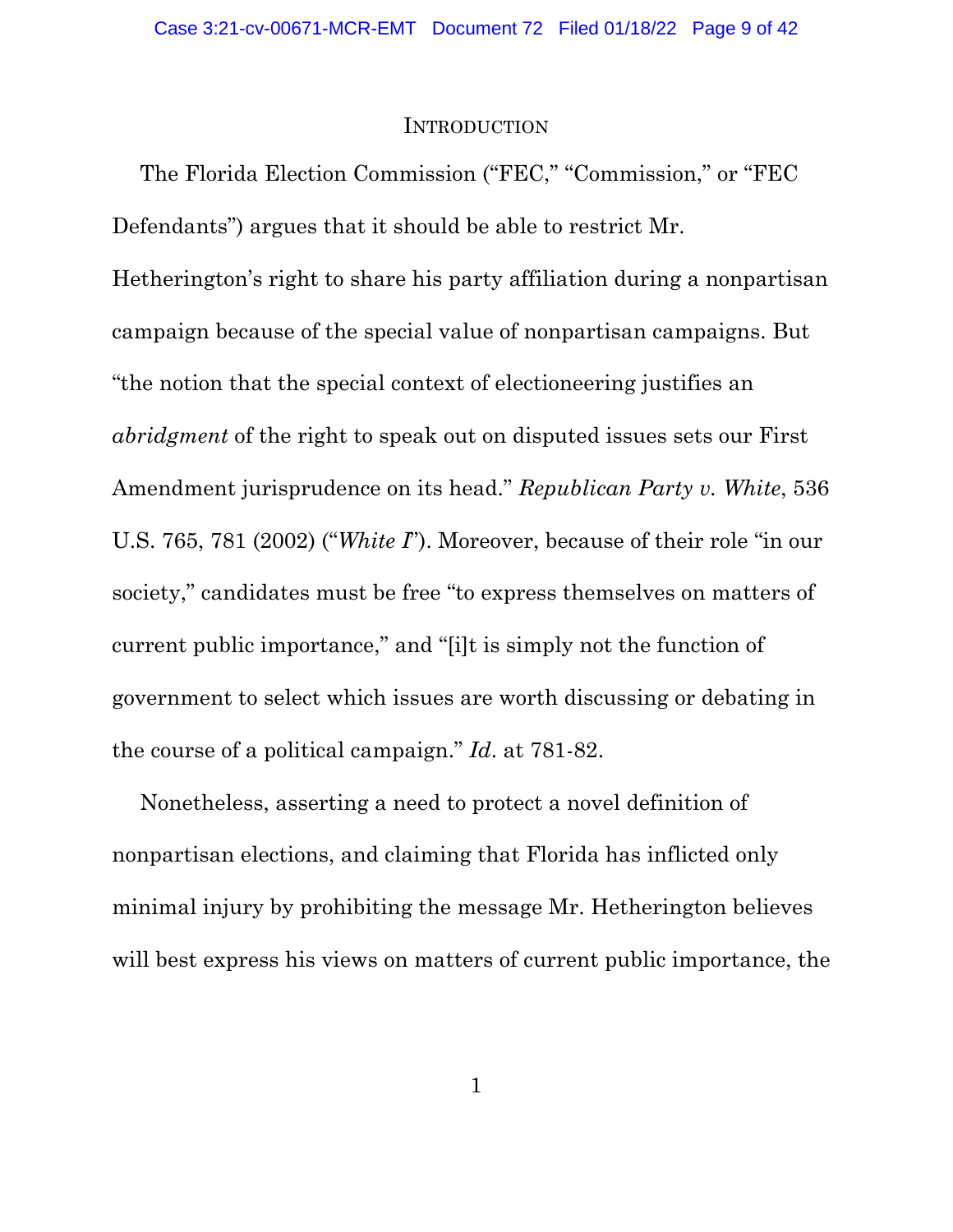FEC Defendants argue that this court should grant summary judgment in its favor. Their arguments fail on every ground.

First, the FEC Defendants fail to show that Florida's election scheme creates constitutionally proper nonpartisan elections, or that its novel definitions allow it to make use of any precedent that has previously sustained nonpartisan elections.

Second, they incorrectly assert that other provisions of Florida law would enforce the same requirements on Mr. Hetherington, such that his injury is not redressable. The FEC has not shown that those provisions give the Defendants any enforcement power, much less redundant power to prohibit and punish discussion of party affiliation.

Third, the FEC Defendants fail to properly identify and address the constitutional scrutiny required for a content-based proscription of political speech. They must demonstrate that Florida's prohibition on mentioning partisan affiliation during a nonpartisan campaign is narrowly tailored to a compelling governmental interest. But they have neither demonstrated a compelling interest nor narrow tailoring.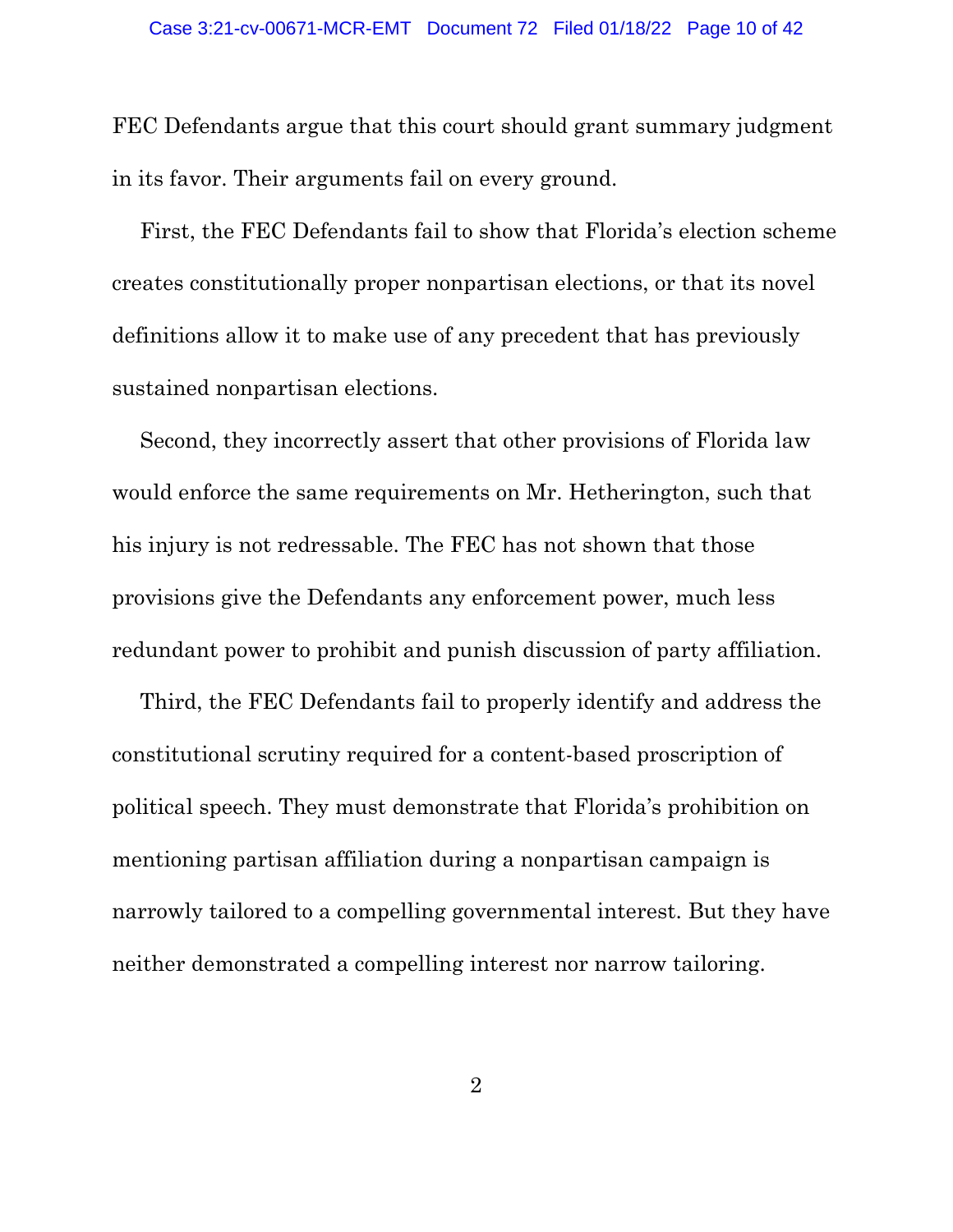Accordingly, the FEC Defendants' motion for summary judgment should be denied, and the motion filed by Mr. Hetherington should be granted.

### STATEMENT OF FACTS

The Florida Constitution requires that school board members be "chosen . . . in a nonpartisan election." Fla. Const. Art. IX, § 4(a); *see also* Fla. Stat. § 1001.361 ("the election of members of the district school board shall be by vote of the qualified electors of the entire district in a nonpartisan election"). Florida defines a nonpartisan office as one "for which a candidate is prohibited from campaigning or qualifying for election or retention in office based on party affiliation." Fla. Stat. § 97.021(23).

Florida then controls what candidates may say in such elections through the requirements and restraints at Section 106.143. "A candidate for nonpartisan office is prohibited from campaigning based on party affiliation." Fla. Stat. § 106.143(3). In particular, "[a] political advertisement of a candidate running for nonpartisan office may not state the candidate's political party affiliation." *Id*.

3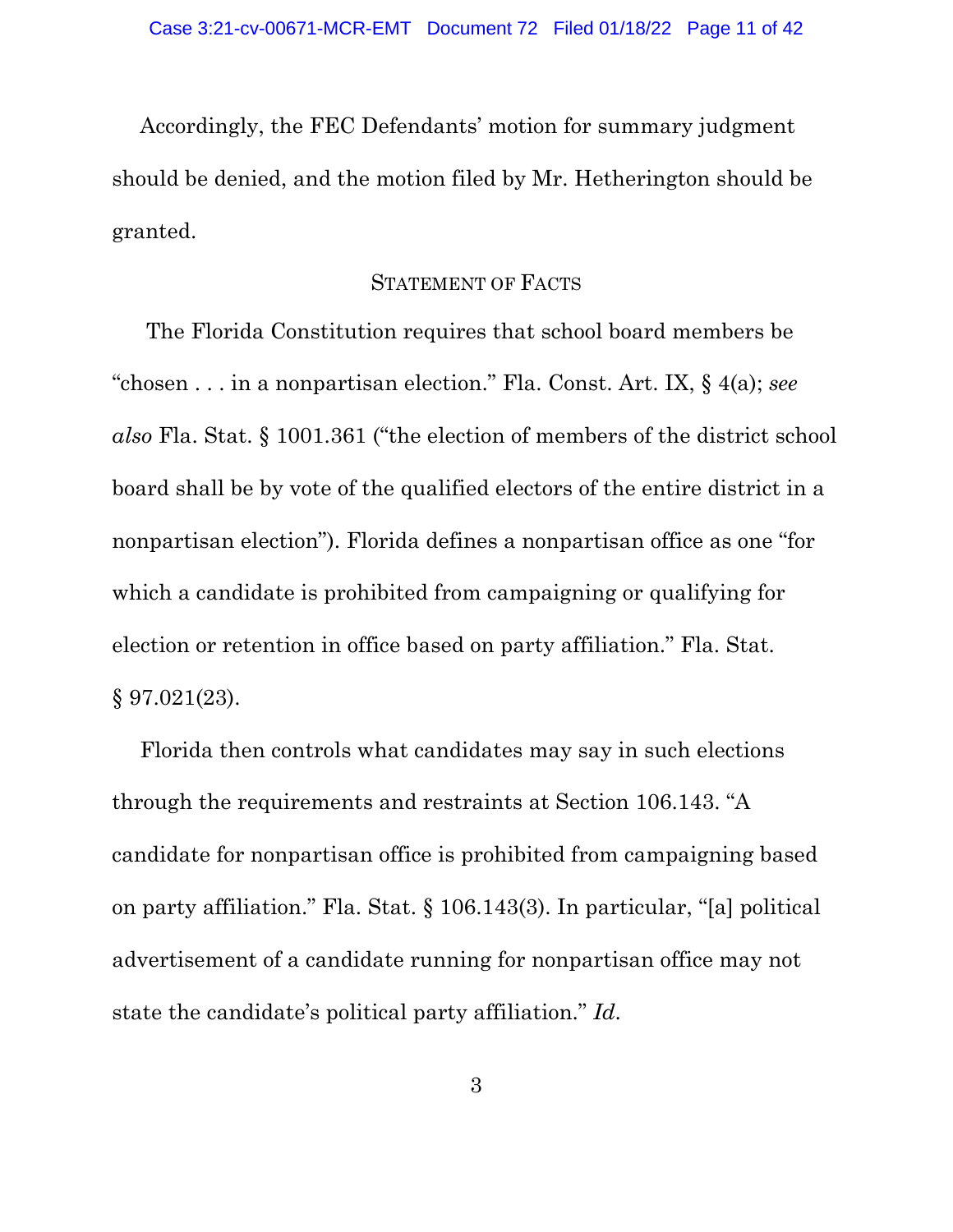Elaborating on the requirements at § 106.143(3), the Division of Elections states that candidates running for nonpartisan office may "not publicly represent or advertise [themselves] as . . . member[s] of any political party." Fla. Div. of Elections, Advisory Opinion DE 2003-02 at 2 (Feb. 21, 2003), https://bit.ly/2RxvpOR (Hetherington MSJ, Ex. A (ECF No. 67-3)); Fla. Stat. § 106.23(2) (requiring that the Commission follow the Division's binding opinions). But candidates may express past party leadership experience, "such as 'executive committee of  $\_\_$ party.'" *Id.* Florida even allows nonpartisan officeholders to express their affiliation, once the election is over. *See* Fla. Div. of Elections, Advisory Opinion DE 2010-02 at 2 (Mar. 3, 2010), https://bit.ly/3gkP8vF (Ex. B (ECF No. 67-4)).

In 2018, Kells Hetherington ran for a nonpartisan seat on the Escambia County School Board. Hetherington Decl. ¶ 2 (Ex. F (ECF No. 67-8)). During the campaign, Mr. Hetherington described himself in the Escambia County voter guide as a "lifelong Republican." Final Order at 3, *Fla. Elections Comm'n v. Hetherington*, Case No. FEC 18-133, F.O. No. FOFEC 20-145W (FEC Sept. 25, 2020) (Ex. C (ECF No. 67-5)).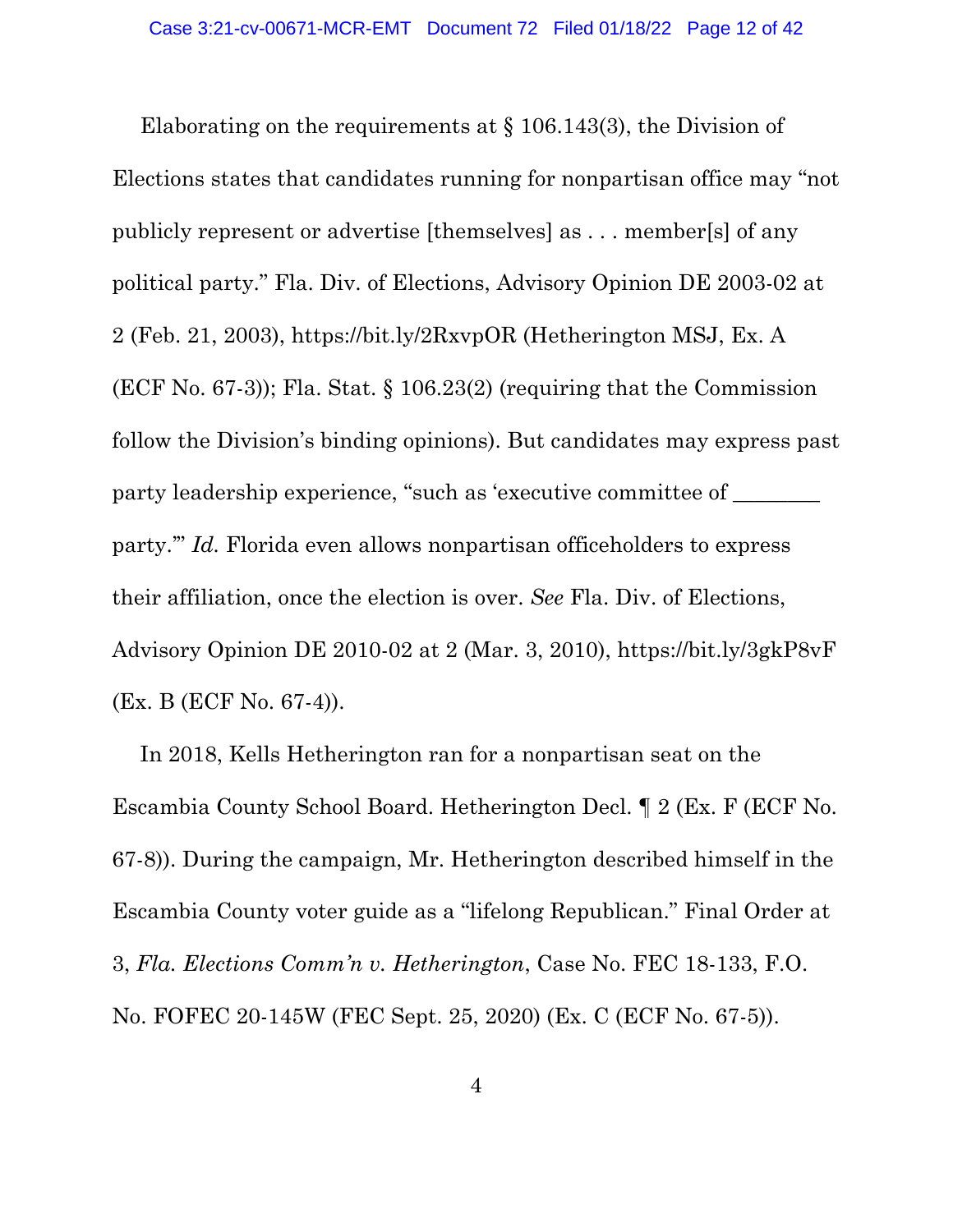Acting on a complaint filed by Escambia County resident and former PTA President Michelle Salzman, the FEC found probable cause that Mr. Hetherington had violated Fla. Stat. § 106.143(3) when he stated that he was "[a] lifelong Republican." *Id*. On November 19, 2019, the FEC ordered Mr. Hetherington to pay a \$500 fine, which it reduced upon reconsideration in August 2020 to \$200. Final Order at 2, 4 (Ex. C (ECF No 67-5)). Mr. Hetherington paid the fine. Hetherington Decl. at ¶ 7 (Ex. F (ECF No. 67-8)).

Florida law recognizes an individual as a candidate for political office once she has filed qualification papers and subscribed to a candidate's oath, or once she has "appoint[ed] a treasurer and designate[d] a primary depository." Fla. Stat. § 97.021(7)(d); *accord* Fla. Stat. § 106.011(3)(d); *see also* Advisory Opinion DE 2010-02 at 2 (Ex. B (ECF No. 67-4)) ("This usually occurs when a person first appoints a campaign treasurer and designates a primary campaign depository."). On March 30, 2021, Mr. Hetherington established his candidacy for the 2022 election to the Escambia County School Board by filing Form DS-DE 9, Appointment of Campaign Treasurer and Designation of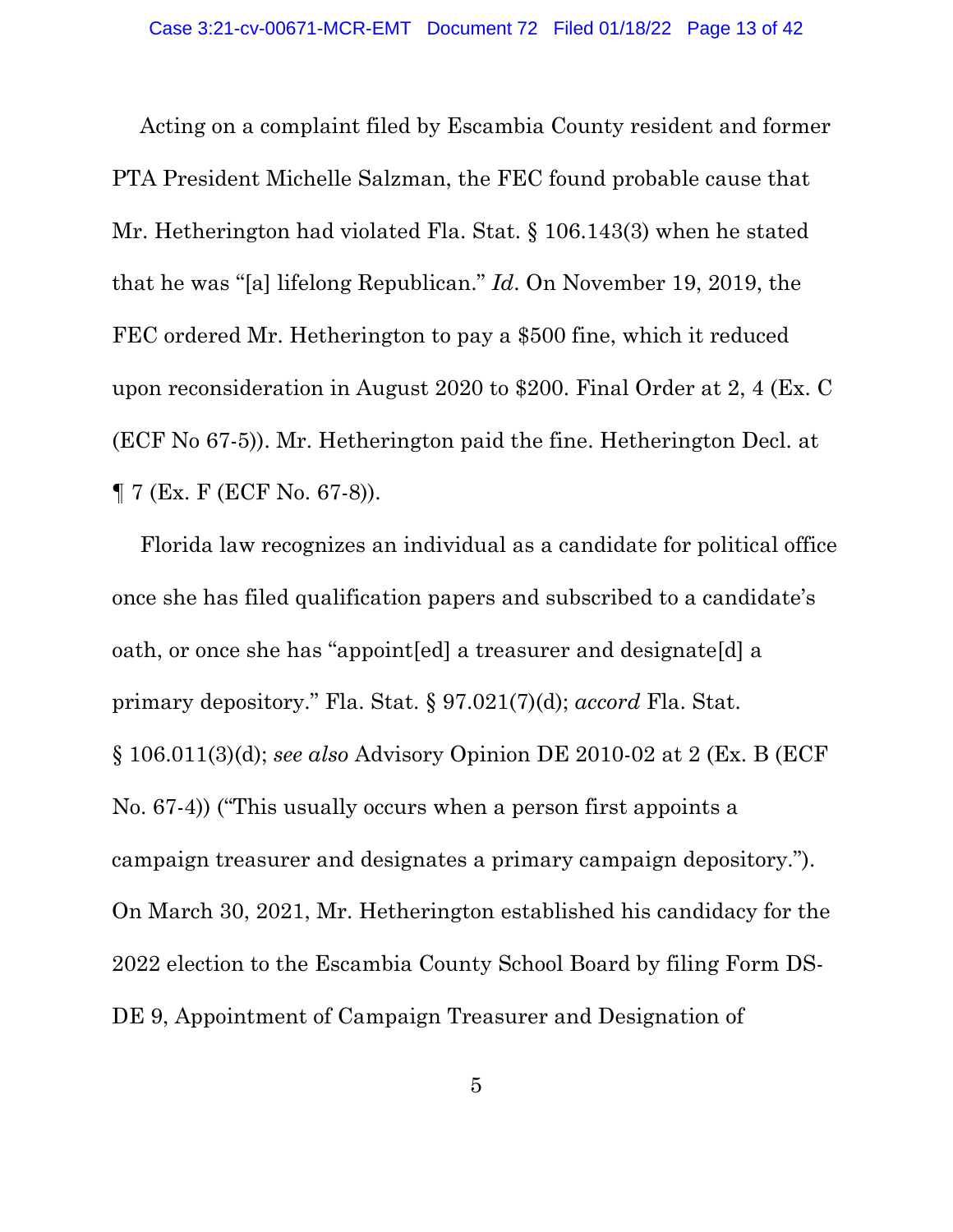Campaign Depository for Candidates. Hetherington Decl. at ¶ 8 (Ex. F (ECF No. 67-8)); Appointment of Campaign Treasurer (Ex. G (ECF No. 67-9)); Statement of Candidate (Ex. H (ECF No. 67-10)); Pre-File Form (Ex. I (ECF No. 67-11)). He also established a primary campaign depository. Hetherington Decl. at ¶ 9 (Ex. F (ECF No. 67-8)).

Mr. Hetherington wished to share his party affiliation in his current campaign—in his candidate statement and in meetings, messages, and conversations with voters and others—but he feared doing so because Florida actively enforces Fla. Stat. § 106.143(3). Hetherington Dec. at ¶¶ 11-12. On April 15, 2021, he filed the present action, requesting a declaration that § 106.143(3) is unconstitutional, facially and as applied to his speech; injunctive relief; nominal damages; and attorney's fees and costs. Complaint at 10-11 (ECF No. 1). He filed a motion for preliminary injunction on April 26, 2021 (ECF No. 12), which this Court granted on July 14, 2021 (ECF No. 51). While the Court granted the motions to dismiss by the Secretary of State and the Attorney General, as well as the motion to dismiss the FEC Defendants in their individual capacities, it denied the motions to dismiss the State Attorney and the

6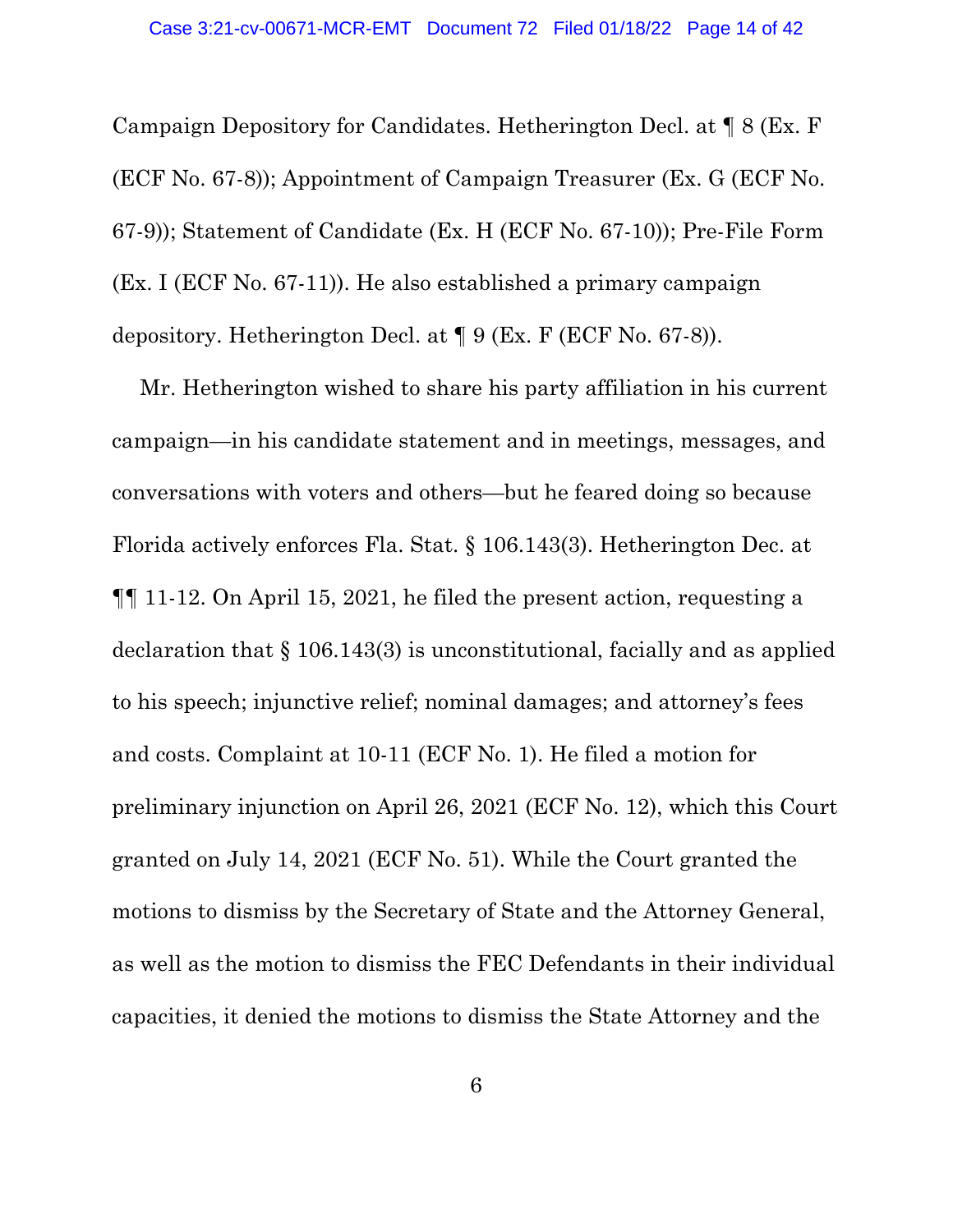FEC Defendants in their official capacities. Dismissal Order at 13 (ECF No. 50); FEC Dismissal Order at 9 (ECF No. 57).

On December 27, 2022, the parties filed motions for summary judgment, including the motion by the FEC Defendants that Mr. Hetherington now opposes.

### LEGAL STANDARD

"When the Government restricts speech, the Government bears the burden of proving the constitutionality of its actions." *McCutcheon v. Fed. Election Comm'n*, 572 U.S. 185, 210 (2014) (Roberts, C.J., controlling op.). Accordingly, the Defendants here bear a double burden. The party moving for summary judgment "bears the initial burden of proving the absence of a genuine issue of material fact." *Whitehead v. BBVA Compass Bank*, 979 F.3d 1327, 1328 (11th Cir. 2020). But because the Defendants bear the burden of proving the constitutionality of § 106.143(3), they must not only "affirmatively show the absence of a genuine issue of material fact," they must support their "motion[s] with credible evidence demonstrating that no reasonable jury could find for [Mr. Hetherington] on all of the essential elements of [this] case."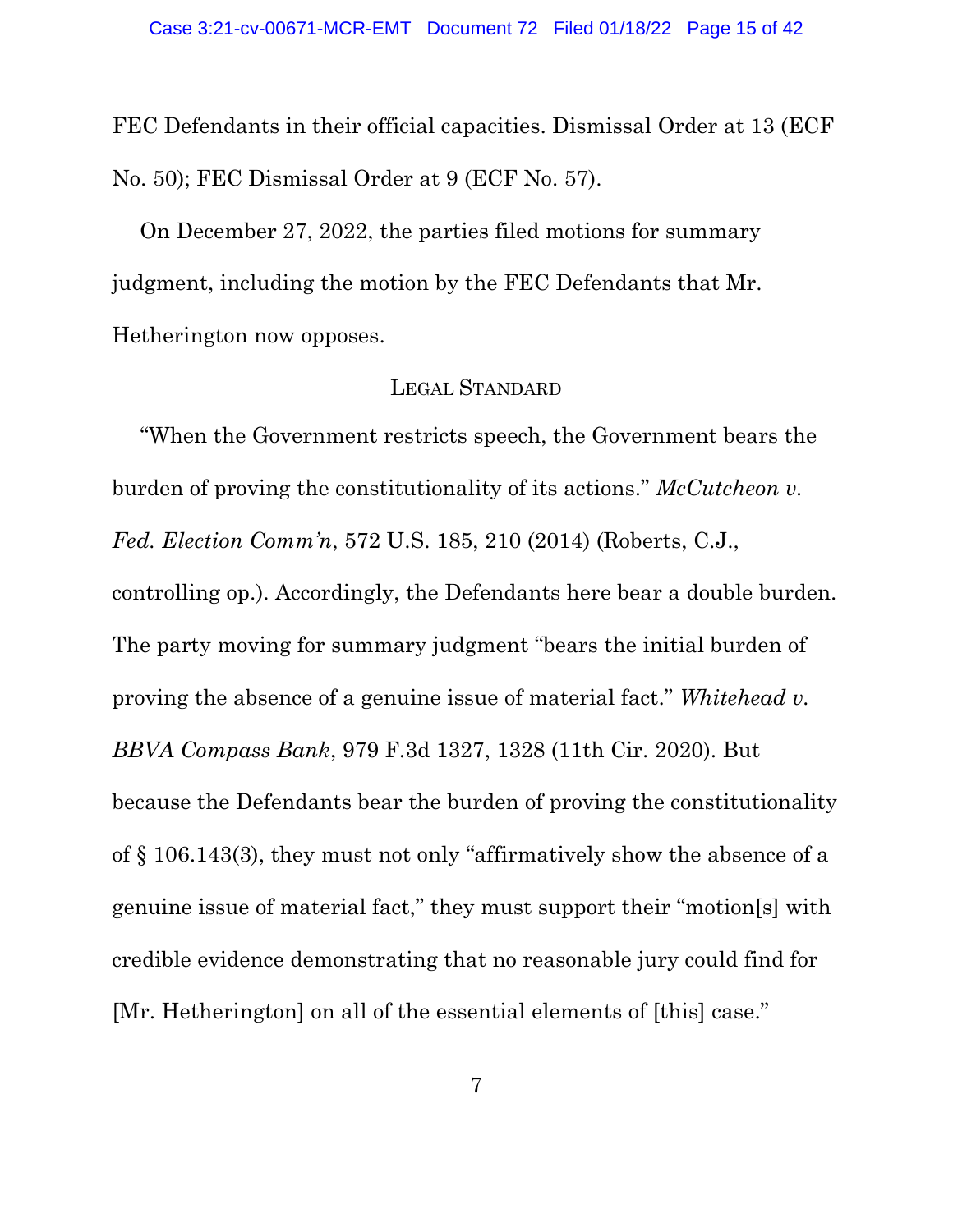*Landolfi v. City of Melbourne*, 515 F. App'x 832, 834 (11th Cir. 2013) (citing *Fitzpatrick v. City of Atlanta*, 2 F.3d 1112, 1115 (11th Cir. 1993)). The Court must "view the evidence and all factual inferences therefrom in the light most favorable to [Mr. Hetherington], and resolve all reasonable doubts about the facts in [his] favor . . . ." *Melvin v. Fed. Express Corp.*, 814 F. App'x 506, 512 (11th Cir. 2020) (internal quotation marks omitted).

#### ARGUMENT

## I. FLORIDA HAS GIVEN NO EVIDENCE THAT ITS ELECTION SCHEME CREATES CONSTITUTIONALLY PROPER NONPARTISAN ELECTIONS

Invoking an unsupported interest in "requir[ing] nonpartisan elections" will not save § 106.143(3). FEC MSJ at 6.1 Mr. Hetherington is not challenging Florida's right to hold nonpartisan elections, as nonpartisan elections are generally understood. And the State may not

<sup>1</sup> The FEC Defendants cite *Timmons v. Twin Cities Area New Party*, 520 U.S. 351 (1997), to demonstrate that "[i]t is well settled that a State may require nonpartisan elections," FEC MSJ at 6. But *Timmons*  addressed a ban on fusion ballots, where candidates are listed as the nominees of multiple parties, not the constitutionality of nonpartisan elections. *See Timmons*, 520 U.S. at 362-63.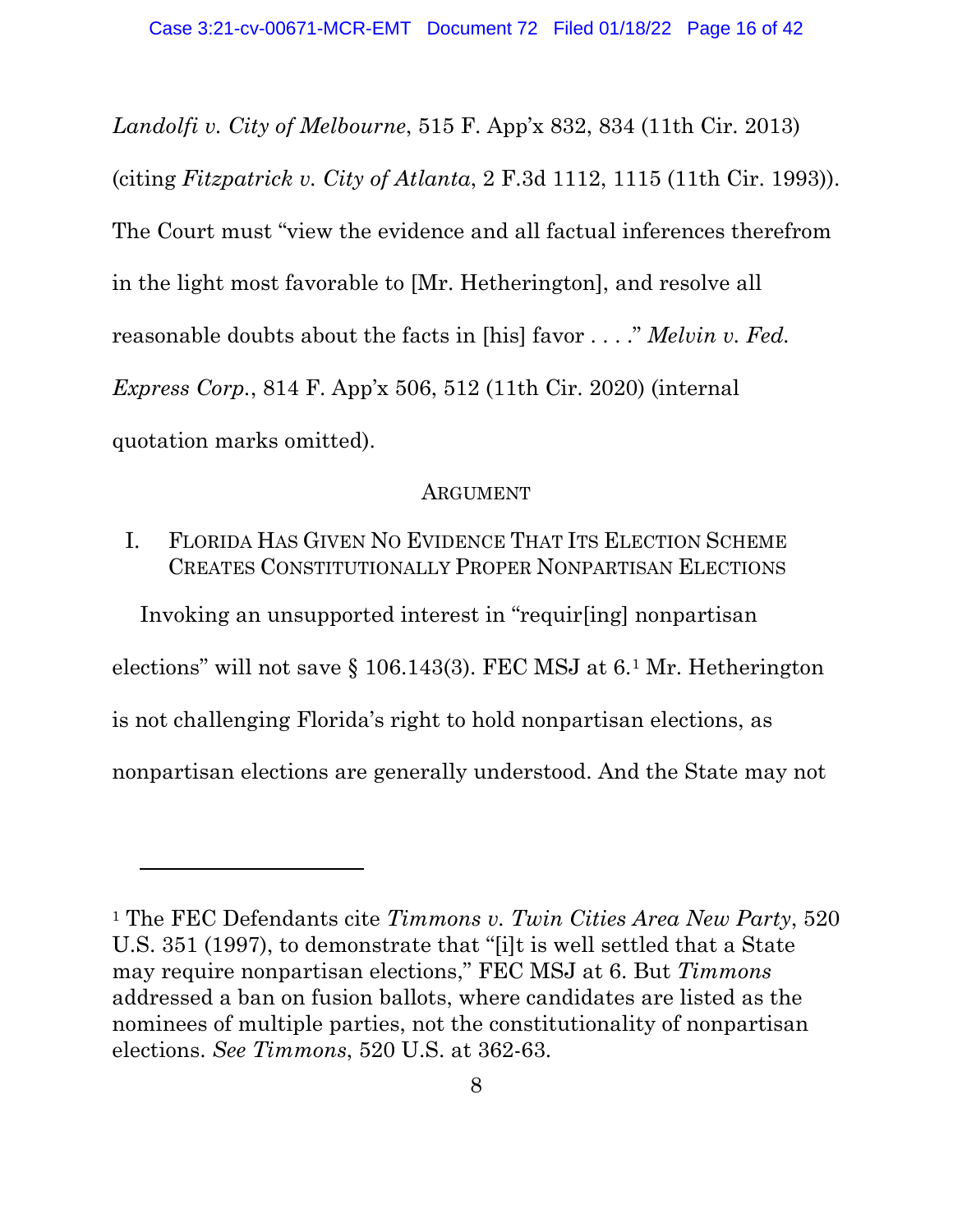redefine nonpartisan to whatever it wants, just so that it may take advantage of a name. That is, if Florida wants to take advantage of precedent upholding nonpartisan elections, then it must hold nonpartisan elections as defined in those cases. But if it wishes to be novel in how it defines nonpartisan election, then it must meet that novelty with additional support. Put differently, if Florida creates a new and novel interest in protecting nonpartisan elections, it must justify that interest with new evidence. *See Nixon v. Shrink Mo. Gov't Pac*, 528 U.S. 377, 391 (2000) ("The quantum of empirical evidence needed to satisfy heightened judicial scrutiny of legislative judgments will vary up or down with the novelty and plausibility of the justification raised."); *id*. at 392 ("We have never accepted mere conjecture as adequate to carry a First Amendment burden . . . ."); *McCutcheon*, 572 U.S. at 210 (same). And that is particularly true when dealing with content-based restrictions on speech, like that here. *See United States v. Alvarez*, 567 U.S. 709, 722 (2012) (requiring "persuasive evidence" before exempting "a novel restriction" from the "prohibition on content-based" laws (internal quotation marks omitted)); *Brown v. Entm't Merchs. Ass'n*, 564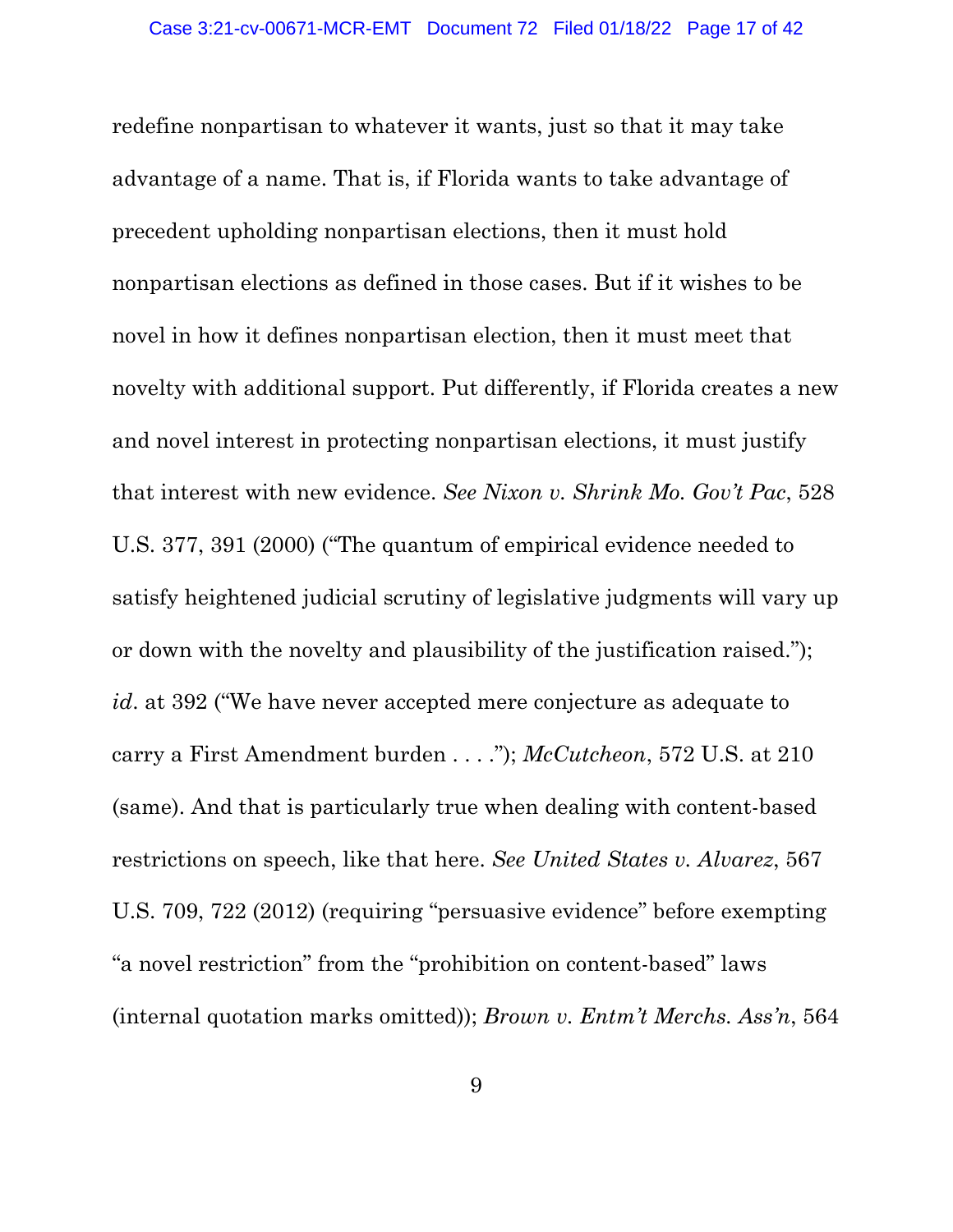U.S. 786, 792 (2011) (same); *IMDb.com Inc. v. Becerra*, 962 F.3d 1111, 1121 (9th Cir. 2020) (same).

Contrary to Florida's novel scheme, whether primary voters "choos[e] a party's nominee" is the "constitutionally crucial" distinction between partisan and nonpartisan races. *Wash. State Grange v. Wash. State Republican Party*, 552 U.S. 442, 446 (2008); *see In re Springfield*, 818 F.2d 565, 566 (7th Cir. 1987) ("A nonpartisan election is not one without partisanship but one without primary elections to choose parties' candidates."); *see also* 5 C.F.R. § 734.101 ("Nonpartisan election means . . . [a]n election in which none of the candidates is to be nominated or elected as representing a political party . . . .").

A nonpartisan election may also be defined as an election where candidates' names do not appear on the ballot. *See Wash. State Grange*, 552 U.S. at 464 (Scalia, J., dissenting) (treating non-partisan elections as those "in which party labels have no place on the ballot").2 Thus some

<sup>2</sup> *See also* Claire S. H. Lim, James M. Snyder, and David Strömberg, *The Judge, the Politician, and the Press: Newspaper Coverage and Criminal Sentencing across Electoral Systems*, 7.4 Am. Econ. J.: Applied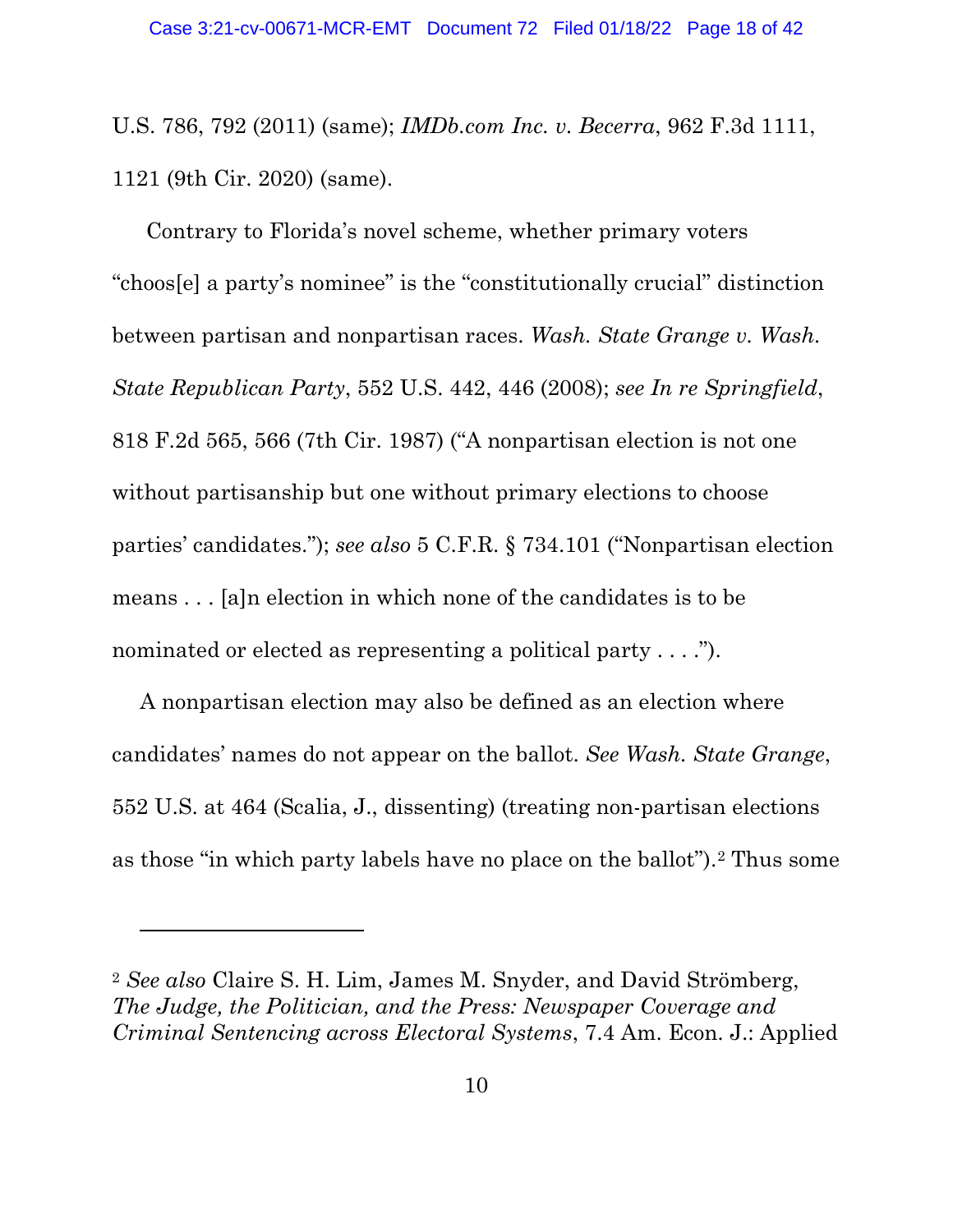states hold elections classified as nonpartisan even though political parties select the candidates, as long as the partisan affiliation does not appear on the ballot.3 But neither of these definitions involves a

Econs. 103, 108 (2015), http://www.jstor.org/stable/24739061 (discussing three forms of judicial elections and noting that the "nonpartisan election system[ is] where multiple candidates compete without party identification on the ballot"); Brandice Canes-Wrone, Tom S. Clark, and Jason P. Kelly, *Judicial Selection and Death Penalty Decisions*, 108.1 Am. Pol. Sci. Rev. 23 (2014), http://www.jstor.org/stable/43654045 ("Many states use nonpartisan elections, in which the ballot does not specify the judicial candidates' partisan affiliations."); Michael J. Nelson, Rachel Paine Caufield, and Andrew D. Martin, *OH, MI: A Note on Empirical Examinations of Judicial Elections*, 13.4 State Pols. & Pol'y Q. 495, 498 (2013), http://www.jstor.org/stable/24710962 ("Typically, if the candidate's party identification appears next to their name on the ballot in a general election, the election is classified as partisan; if it does not, the election is nonpartisan."); Gerald C. Wright, *Charles Adrian and the Study of Nonpartisan Elections*, 61.1 Pol. Rsch. Q. 13, 15 (2008), http://www.jstor.org/stable/20299698 (discussing history of research on nonpartisan elections, which follow "[t]he simple rule of not having party labels on the ballot").

<sup>3</sup> *See* Nelson, *OH, MI*, 13.4 State Pols. & Pol'y Q. at 497. For example, the requirements for Ohio's "nonpartisan general election" prohibited "judicial candidates from being associated with their political parties on the general-election ballot," even while the parties chose the candidates and the candidates were "entirely free to associate themselves with the parties of their choice and express their party affiliations publicly in forums other than the general-election ballot." *Ohio Council 8 Am. Fed'n of State v. Husted*, 814 F.3d 329, 332, 337 (6th Cir. 2016).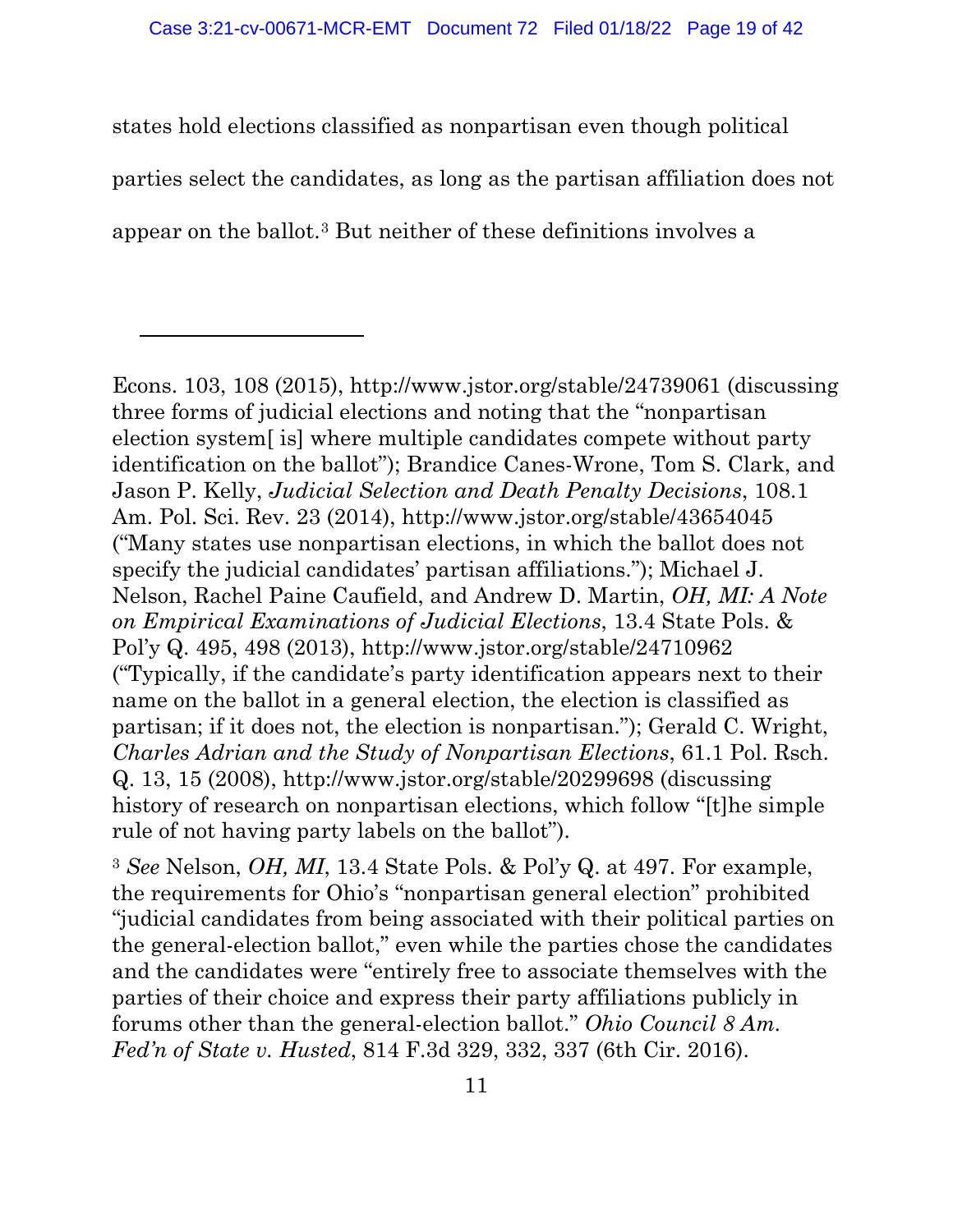complete prohibition on all mention of partisan affiliation. Indeed, given that parties sometimes choose the candidates, such a prohibition is not part of the standard definition, nor of the accepted governmental interest in sustaining such elections.

But in setting up its "nonpartisan elections," Florida created a new and novel scheme. And it has not shown that "[i]t is well settled that" the state may require this scheme. FEC MSJ at 6. The only case cited by the FEC Defendants not only fails to support the scheme, it does not even address nonpartisan ballots or elections. *See Timmons*, 520 U.S. at 362-63 (discussing fusion ballots).

## II. THE FEC DEFENDANTS INCORRECTLY ASSERT THAT THIS COURT CANNOT GRANT RELIEF

The FEC Defendants incorrectly argue that Mr. Hetherington's challenge is not redressable because four statutory or constitutional provisions require the same restrictions on Mr. Hetherington's speech. But only one of them—the provision already challenged by Mr. Hetherington—gives the Defendants any power to restrict his speech. Two of the others are perfectly consistent with Mr. Hetherington's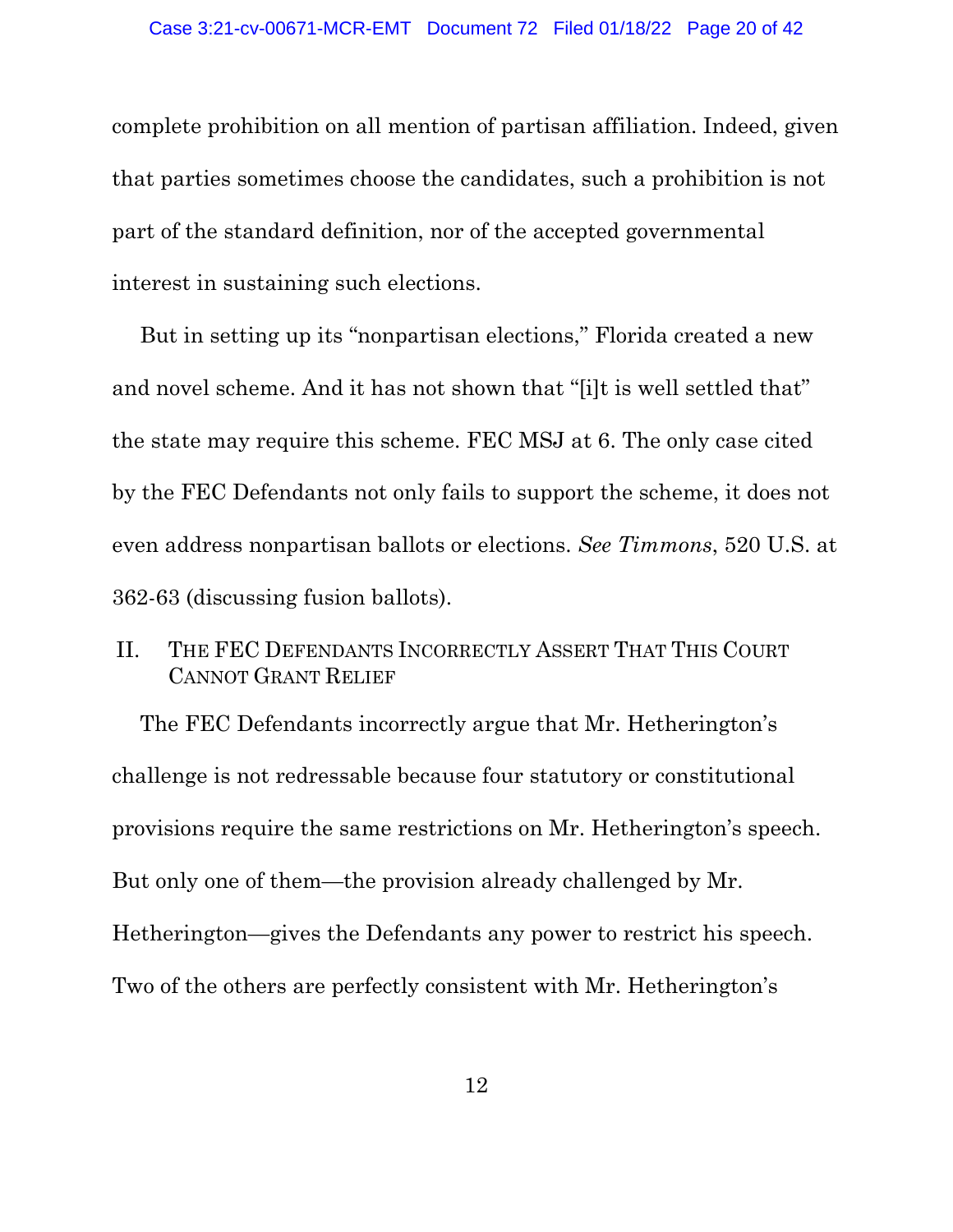speech. And none of the other provisions grant the enforcement authority necessary to create redressability concerns.

Both Article IX, Section 4(a) of the Florida Constitution and Florida Statutes § 1001.361 merely require nonpartisan elections. Fla. Const. Art. IX, § 4(a) ("chosen . . . in a nonpartisan election"); Fla. Stat. § 1001.361 ("the election of members of the district school board shall be by vote of the qualified electors of the entire district in a nonpartisan election"). Mr. Hetherington's speech is perfectly consistent with generally accepted definitions for nonpartisan elections—with requirements that party nominations be removed from ballots—and with the concomitant governmental interests. And neither of these provisions grants the Commission or the State Attorneys any enforcement authority to control candidate speech.

Moreover, the definition of nonpartisan office could be susceptible of a constitutional interpretation, one consistent with Mr. Hetherington's speech. Section 97.021 merely states that a "Nonpartisan office" is one "for which a candidate is prohibited from campaigning or qualifying for election or retention in office based on party affiliation." Fla. Stat.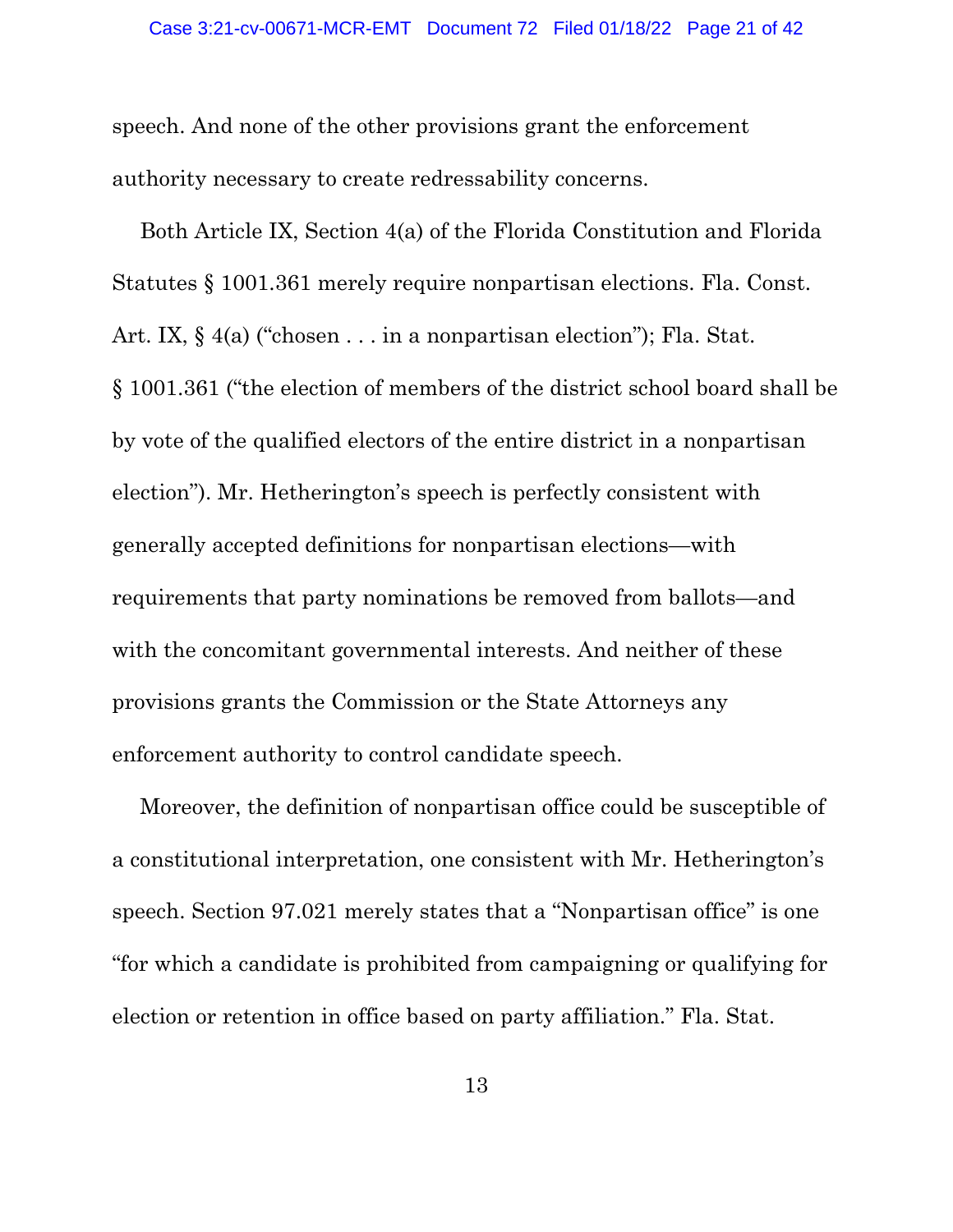§ 97.021(23). If the Commission interpreted campaigning for "office based on party affiliation" to prohibit only assertions that a candidate is the party nominee for office, that would be perfectly constitutional. And it would not affect Mr. Hetherington's speech or challenge in any way whatsoever. It requires additional, unconstitutional interpretation to make the provision prohibit any mention of party membership.

But, even if the definition did encompass Mr. Hetherington's speech, nothing about the definition grants the Defendants power to control that speech. There is no provision in it directing the Defendants to take any action. There is no provision in it authorizing any punishments. It is a definition, and without something more it grants the Defendants no enforcement power.

Indeed, had Mr. Hetherington just challenged Fla. Stat. § 97.021(23), without challenging § 106.143(3), the Defendants would likely be arguing for dismissal based on lack of causation, claiming that any relief granted would not "clarify[] and settl[e] the legal relations" and that the threats were "conjectural and hypothetical." *Youngblood v.*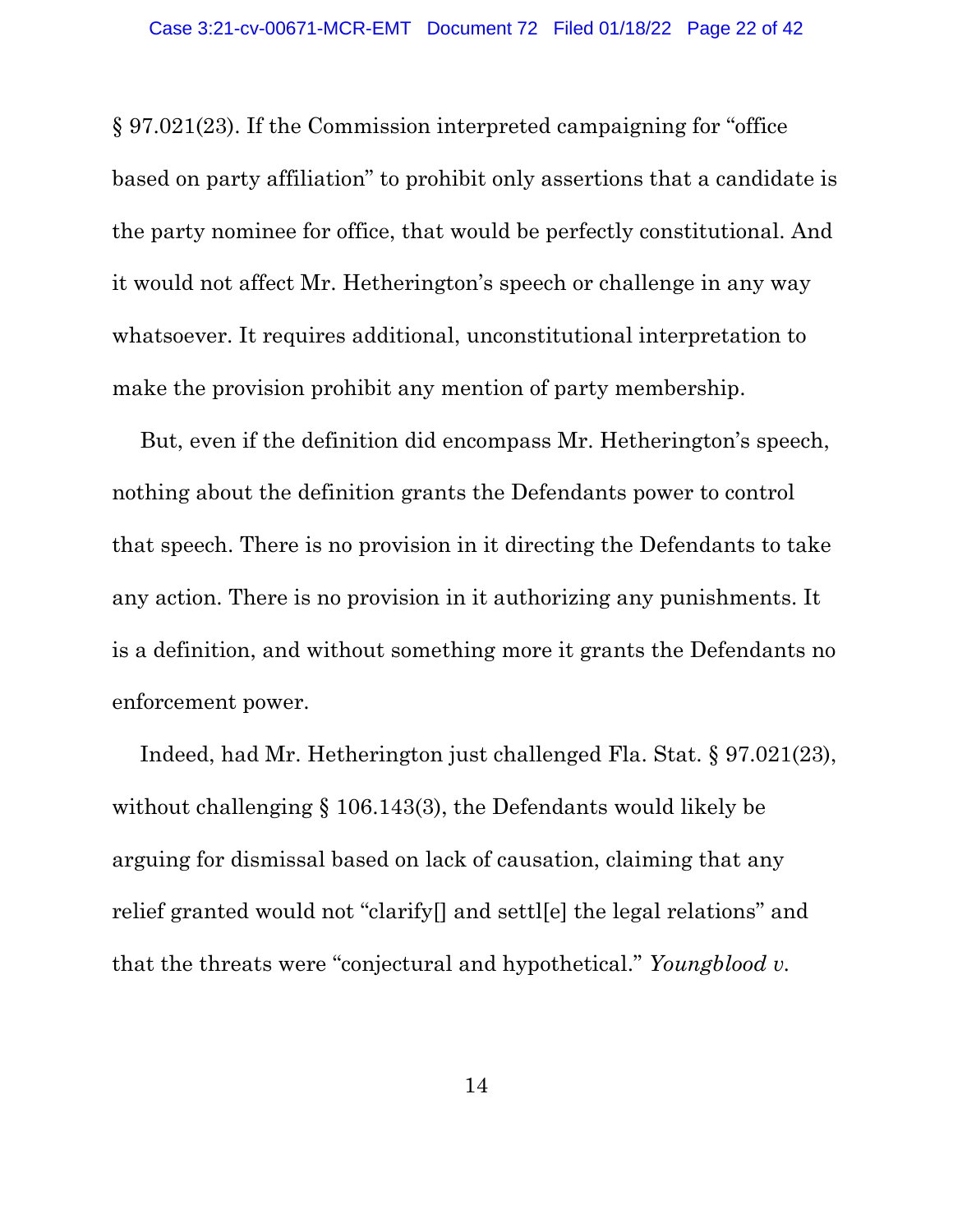*Florida*, No. 3:01-cv-1449-J-16MCR, 2006 U.S. Dist. LEXIS 4391, at \*18 (M.D. Fla. Feb. 6, 2006).

Furthermore, it is far from certain that redressability would be a concern here even if there were multiple provisions redundantly restricting Mr. Hetherington's speech. The FEC Defendants cite only to *Renne v. Geary*, 501 U.S. 312 (1991). The Court there, however, merely said there was "reason to doubt" redressibility given redundant provisions. But that statement was made while discussing third-party standing, and the court went on to hold that the action was not ripe. *Id*. at 319-325. Apart from *Renne*'s dicta expressing uncertainty about redressability, the FEC Defendants provide no support for its justiciability argument. That is hardly a foundation to allow the state to continue violating Mr. Hetherington's rights, particularly when a decision declaring Mr. Hetherington's constitutional rights here would surely give the state pause in enforcing any subsequent statute. Indeed, if the Defendants tried to enforce a similar statute, they would open themselves to individual capacity claims to which qualified immunity would not apply.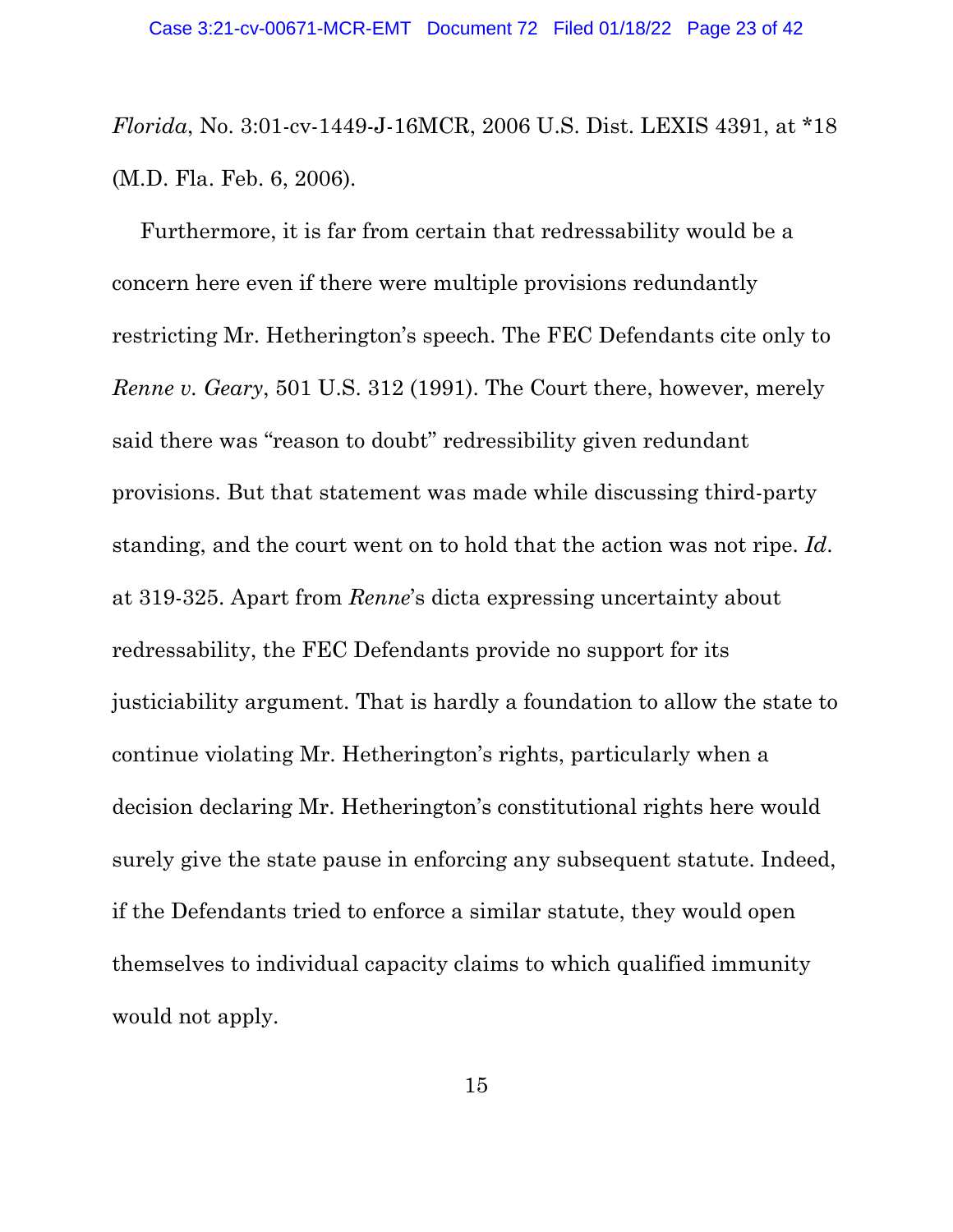Regardless, the only grant of enforcement power over Mr. Hetherington's speech is at § 106.143(3), the statutory provision challenged here. The Court should reject the FEC Defendants' redressability arguments. To the extent that the Court finds merit in the FEC's redressability arguments, however, Mr. Hetherington would ask that the court grant the contemporaneously filed motion to amend the complaint in lieu of dismissal.

- III. THE FEC DEFENDANTS HAVE FAILED TO SHOW THAT § 106.143(3) SURVIVES CONSTITUTIONAL SCRUTINY
	- A. Section 106.143(3) exacts a First Amendment harm subject to strict scrutiny

The FEC Defendants argue for a lesser standard of scrutiny, without recognizing that such a standard cannot apply given that  $\S 106.143(3)$ both prohibits speech and does so based on content. Just as the Supreme Court has held that content-based laws trigger strict scrutiny, so do laws that burden—that prohibit or restrict—political speech.

The Supreme Court has held that "political speech must prevail against laws that would suppress it." *Citizens United v. Fed. Election Comm'n*, 558 U.S. 310, 340 (2010). "Laws that burden political speech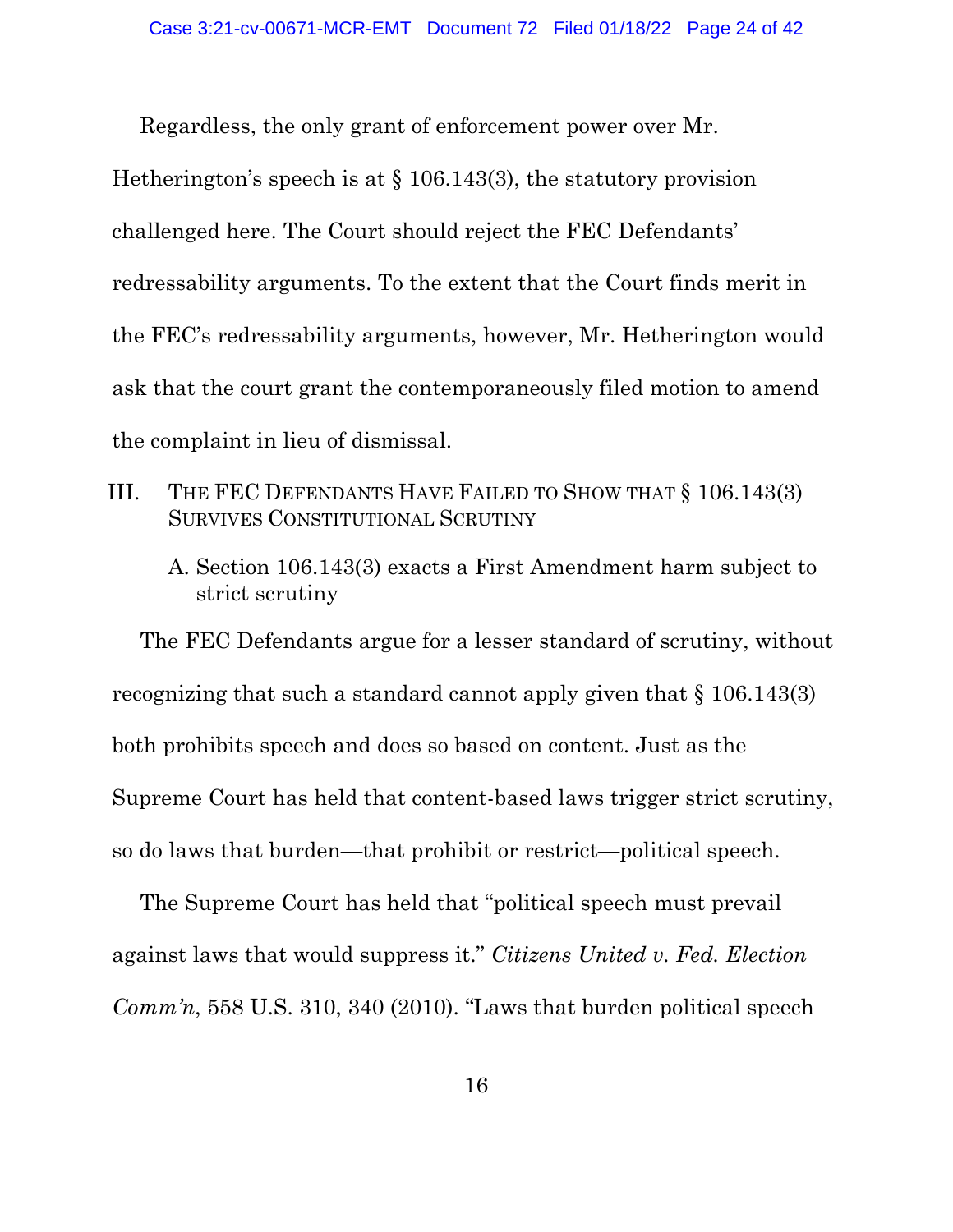are subject to strict scrutiny, which requires the Government to prove that the restriction furthers a compelling interest and is narrowly tailored to achieve that interest." *Id*. at 340 (internal quotation marks omitted).

The word "burden" is a term of art in the political speech context, referring to government action that prohibits or directly restricts speech, and strict scrutiny applies to any such government action. *Compare Buckley v. Valeo*, 424 U.S. 1, 58-59 (1976) (*per curiam*) (discussing "substantial and direct restrictions" on political expression by expenditure limits), *with id*. at 68 (noting that disclosure requirements are "the least restrictive means"); *compare Citizens United*, 558 U.S. at 339-40 (noting that a "ban on speech" was a "burden . . . subject to strict scrutiny" (internal quotation marks omitted)), *with id.* at 366, 369 (describing disclosure as "a less restrictive alternative" subject only to "exacting scrutiny" (internal quotation marks omitted)); *compare Fed. Election Comm'n v. Wis. Right to Life*, 551 U.S. 449, 464 (2007) (Roberts, C.J., controlling op.) (applying strict scrutiny to prohibition on corporate speech), *with Citizens United*, 558 U.S. at 366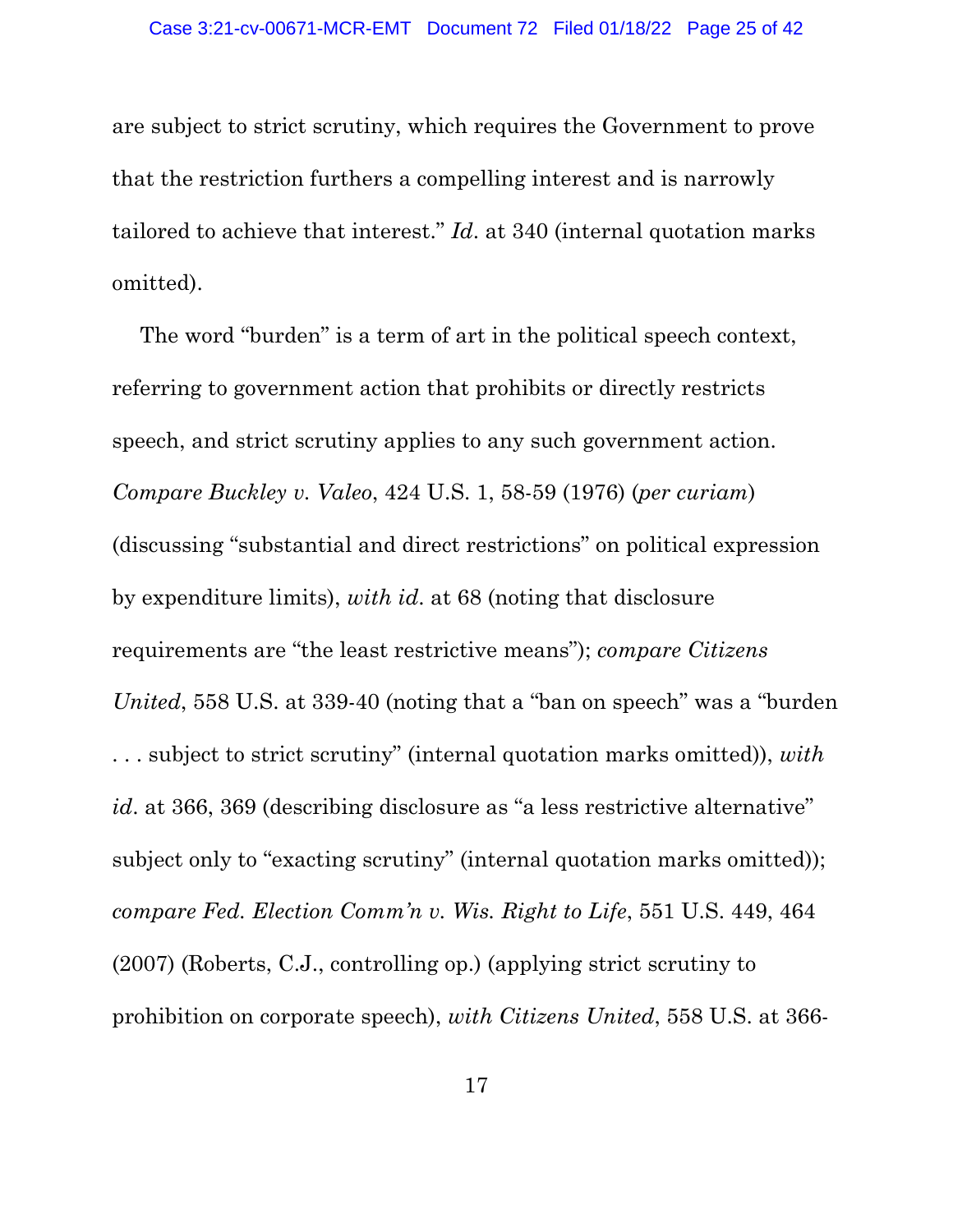69 (applying exacting scrutiny to disclaimer and disclosure provisions for corporate speech).

Despite its attempt to downplay § 106.143(3) as "only a slight burden on constitutional rights," FEC MSJ at 8, it is a prohibition on speech. As such, it is a "burden" on speech in the political speech context, and it is subject to strict scrutiny. Florida "seeks to restrict directly the offer of ideas by a candidate to the voters." *Brown v. Hartlage*, 456 U.S. 45, 53 (1982) ("*Hartlage*"). This limits a candidate's ability to vigorously advocate her election by prohibiting the messages that she believes will best inform and appeal to her constituents. Accordingly, the law must survive strict scrutiny. *Citizens United*, 558 U.S. at 339-40; *Hartlage*, 456 U.S. at 53-54 (requiring compelling interest); *Weaver v. Bonner*, 309 F.3d 1312, 1319 (11th Cir. 2002) (requiring strict scrutiny).

Strict scrutiny also applies because Florida has crafted a contentbased restriction. A law is "content based if [it] applies to particular speech because of the topic discussed or the idea or message expressed," *Reed v. Town of Gilbert,* 576 U.S. 155, 163 (2015), and Section 106.143 applies only when a candidate discusses a particular topic: "the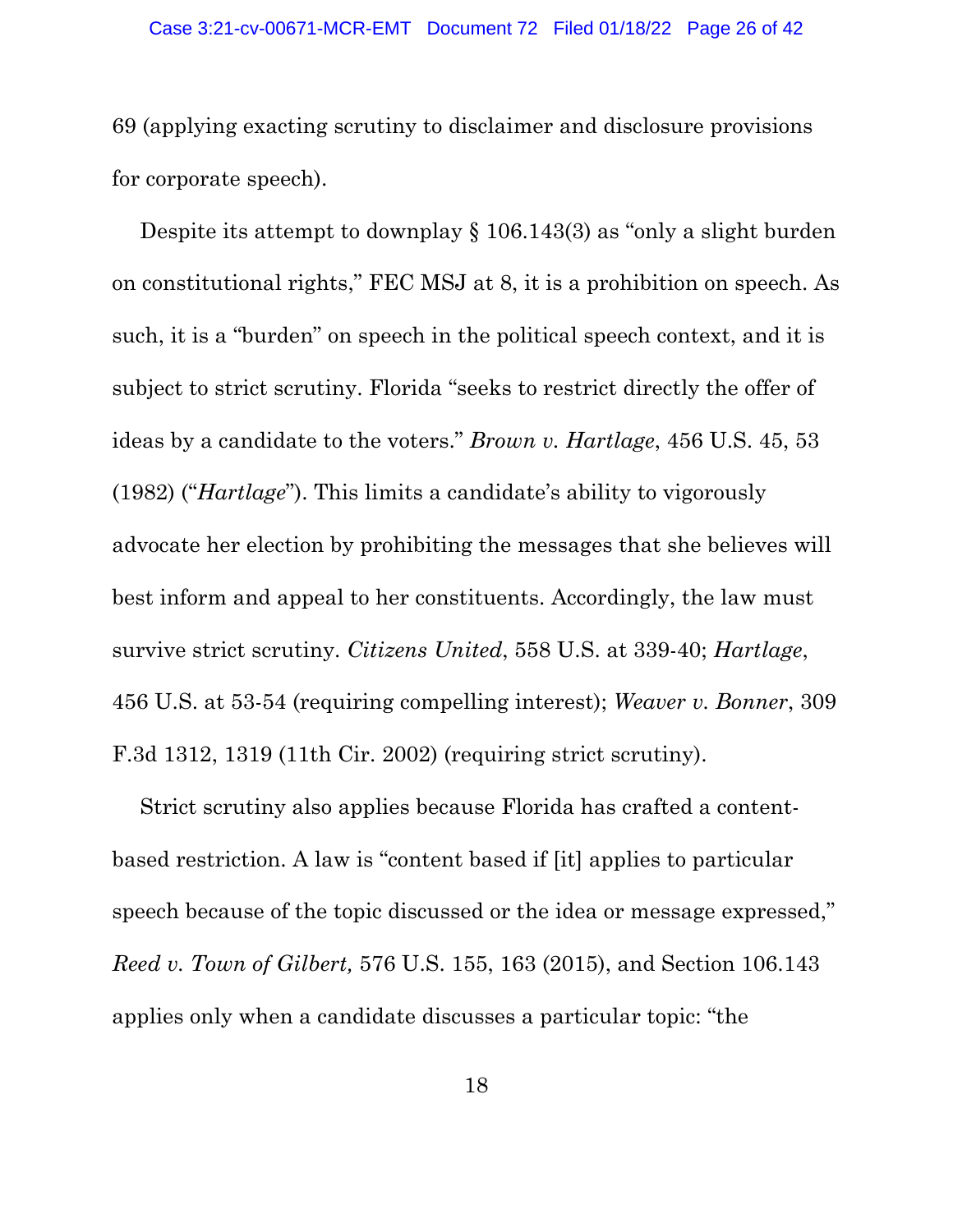candidate's political party affiliation." Fla. Stat. § 106.143(3); *see also White I*, 536 U.S. at 768, 774 (holding that "the partisan affiliation ban . . . prohibit[ed the candidate's] speech," and was thus a "content-based restriction on speech subject to strict scrutiny"); *Siefert v. Alexander*, 608 F.3d 974, 981 (7th Cir. 2010) (holding that a law was content based when it prohibited expressions of party affiliation during judicial campaigns). As a content-based law, Florida's speech restriction is "presumptively unconstitutional and may be justified only if the government proves that [it is] narrowly tailored to serve compelling state interests." *Reed*, 576 U.S. at 163.

The FEC Defendants nonetheless argue that less demanding scrutiny should apply because the speech restriction "furthers an 'important regulatory interest'" and the burden is "trivial." FEC MSJ at 9. But, as *Reed* made clear, the government cannot so easily escape the strict scrutiny required for facially content-based laws. Two categories of laws are content-based: facially content-based laws, i.e., those that apply because of the topic discussed or message expressed, and facially neutral laws that the government nonetheless adopted to target speech.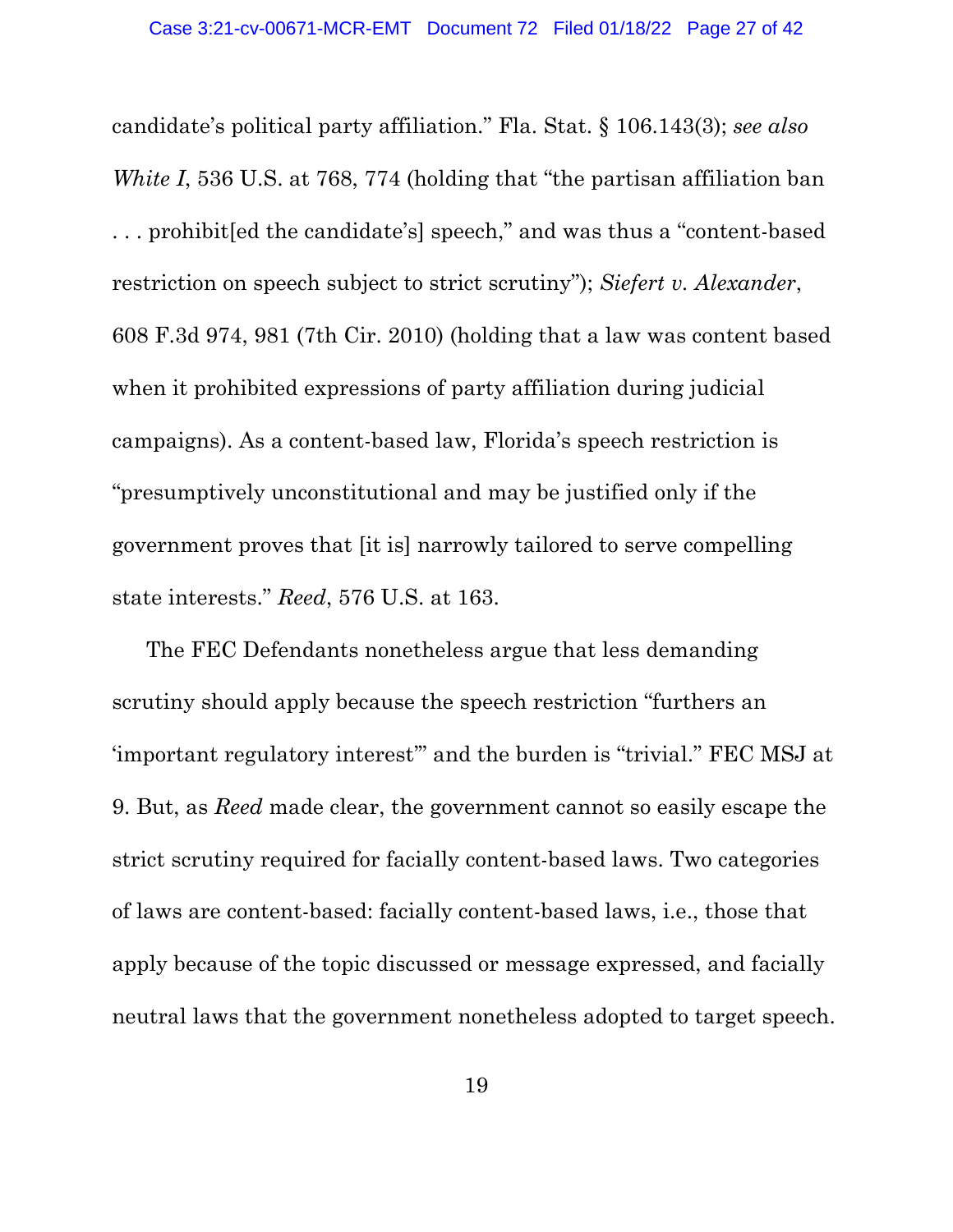*Reed*, 576 U.S. at 163-64. Courts had begun to turn this analysis on its head, however, holding that facially content-based laws were contentneutral so long as the laws did not fit into the second category. That is, if the government could show a benign or other content-neutral reason for a facially content based law, some courts would hold that the law was content neutral. That is what the Supreme Court reprimanded the Ninth Circuit for doing in *Reed*, for "skip[ping] the crucial first step in the content-neutrality analysis," *id*. at 165, and that is what the FEC Defendants ask the Court to do here. Just because they plead an important governmental interest and a minimal burden on Mr. Hetherington, they cannot escape the conclusion that Florida's speech restriction is content based under *Reed*'s first step. Florida targets the speech of nonpartisan candidates based on the messages they convey, and § 106.143(3) is therefore content-based and subject to strict scrutiny.

The cases cited by the FEC Defendants do nothing to change this. In particular, *Timmons v. Twin Cities Area New Party*. 520 U.S. 351 (1997), and *Burdick v. Takushi*, 504 U.S. 428 (1992), are inapposite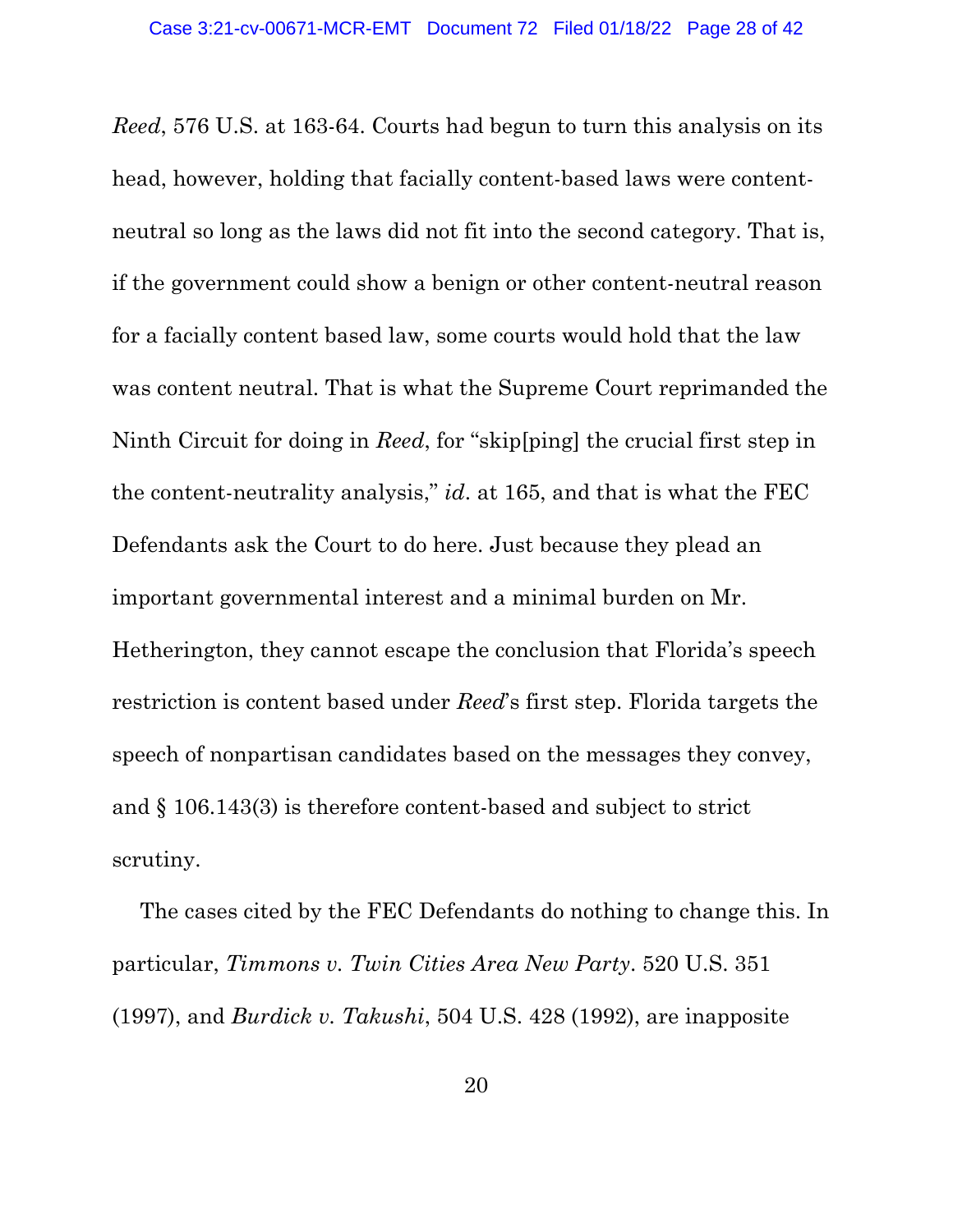because those cases dealt with associational rights in the ballot context, not speech rights during the campaign. The sliding scale test from *Timmons*—strict scrutiny for "severe burdens" and "less exacting review" for "[l]esser burdens"—explicitly applies when balancing "associational rights"—not free speech rights—against the state's interests in controlling the ballot. 520 U.S. at 358. Indeed, the Court went on to distinguish ballot regulation from restrictions during the campaign. *See id*. at 360-61.

*Burdick* was similarly a "ballot access case," 504 U.S. at 437, a challenge to a prohibition on write-in candidates that caused election officials to ignore a "'protest vote' for Donald Duck," *id*. at 438. But Hawaii never prevented Burdick from advocating for Donald Duck's election. That is, the law left "other means available . . . to voice such generalized dissension from the electoral process." *Id*. at 441.

Thus the cases cited by the FEC Defendants provide no basis for departing from the strict scrutiny generally required for the contentbased proscriptions on political speech.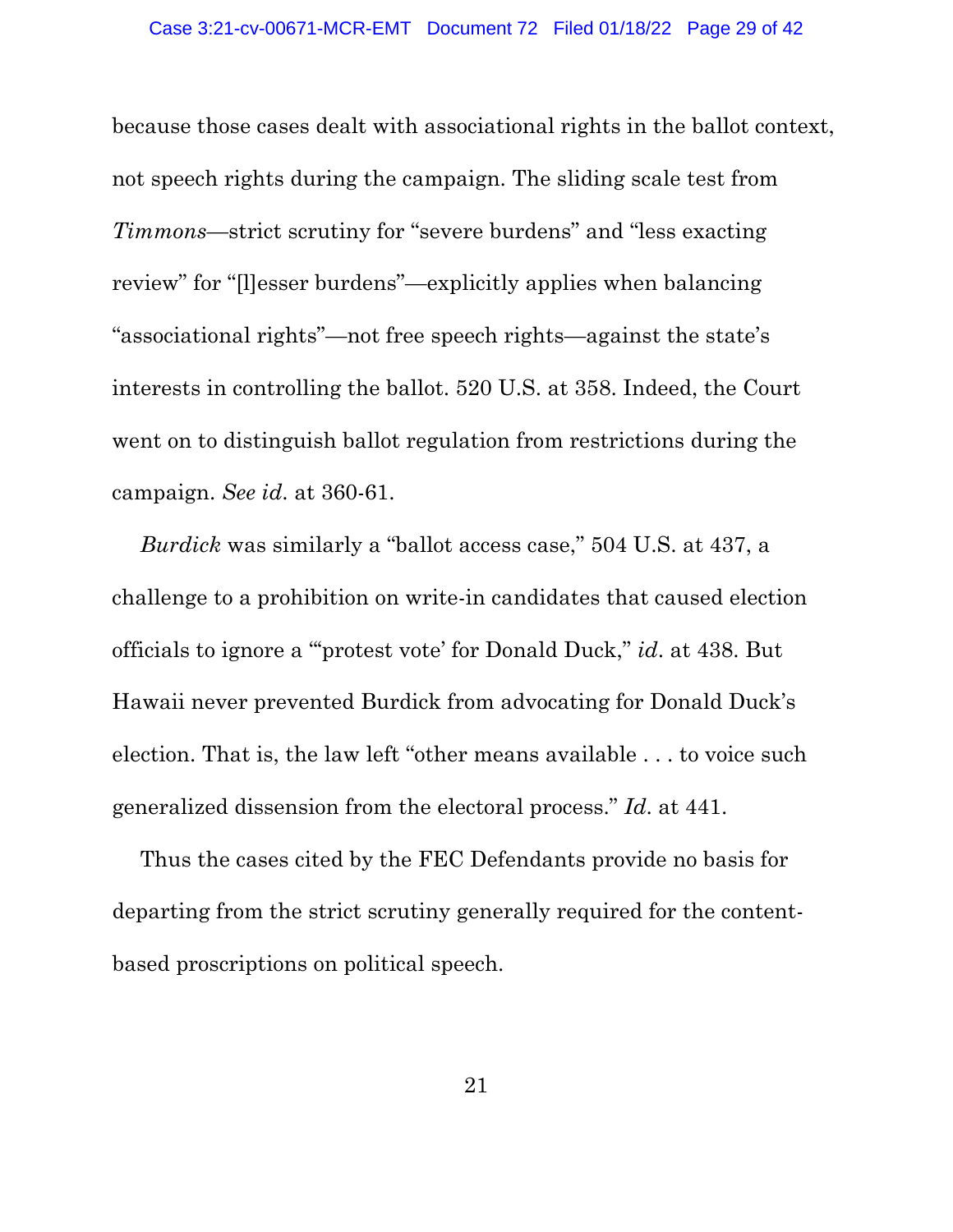B. The State has not demonstrated a compelling interest

*1. The FEC Defendants fail to raise or demonstrate the interest in preventing corruption or the appearance of corruption*

The FEC Defendants have not even mentioned preventing actual or apparent corruption as a potential governmental interest. But the Supreme Court has "consistently rejected attempts to suppress campaign speech based on" any "legislative objective[]" other than "preventing corruption or the appearance of corruption." *McCutcheon*, 572 U.S. at 207 (Roberts, C.J., controlling op.); *id*. at 192 (contrasting permissible regulations targeting corruption from "the impermissible desire simply to limit political speech"). Even if the Defendants had raised the anti-corruption interest, however, the restriction here could not further it. The permissible governmental interest in preventing actual or apparent corruption is limited to "a specific type of corruption—'*quid pro quo*' corruption," *id.* at 207—and the law here does not target "dollars for political favors," *id*. at 192.

*2. Invoking an interest in preserving nonpartisan offices fails to support the speech restriction*

Even though the only accepted interest for suppressing campaign speech is "preventing corruption or the appearance of corruption," *id*. at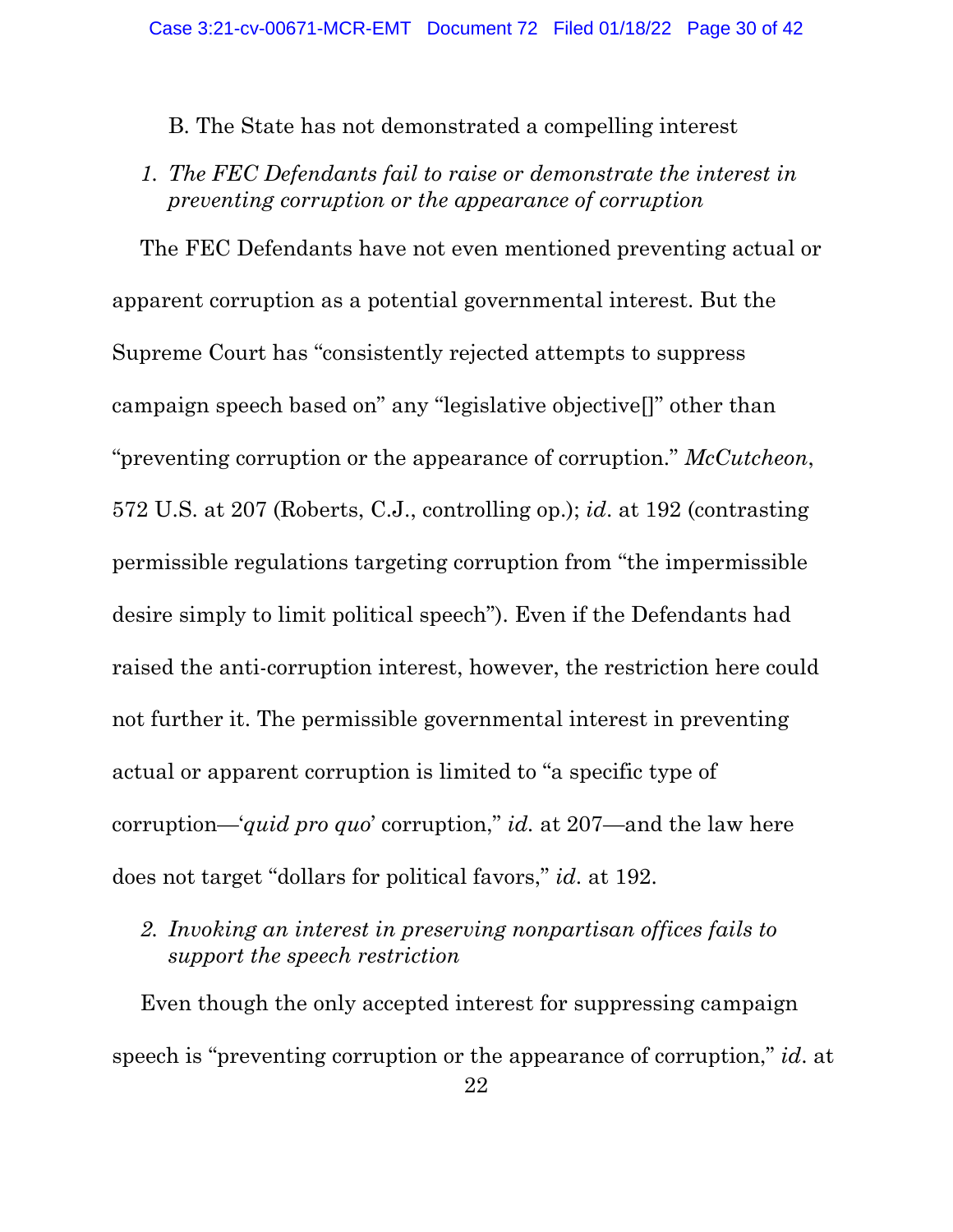207, the FEC Defendants vaguely raise an interest in "preserving nonpartisan offices," FEC MSJ at 11. This assertion suffers from a number of problems. First, as discussed above, the FEC Defendants are not asserting an interest in protecting nonpartisan elections as generally understood. Second, the case they cite to support this interest—*In re Code of Jud. Conduct (Canons 1, 2, and 7(1)(B)*, 603 So. 2d 494 (Fla. 1992)—has nothing to do with what candidates may say about themselves in nonpartisan elections, but with whether judges may endorse other candidates.

Third, in relying on a judicial code of conduct case to support this asserted interest, the FEC Defendants ignore that judicial elections carry very different interests than regular nonpartisan elections, and that federal courts have held that regulations like the speech restriction here are unconstitutional even in the more permissive judicial context.

"States may regulate judicial elections differently than they regulate political elections, because the role of judges differs from the role of politicians." *Williams-Yulee v. Fla. Bar*, 575 U.S. 433, 446 (2015). That is, there is a fundamental difference between judicial and nonjudicial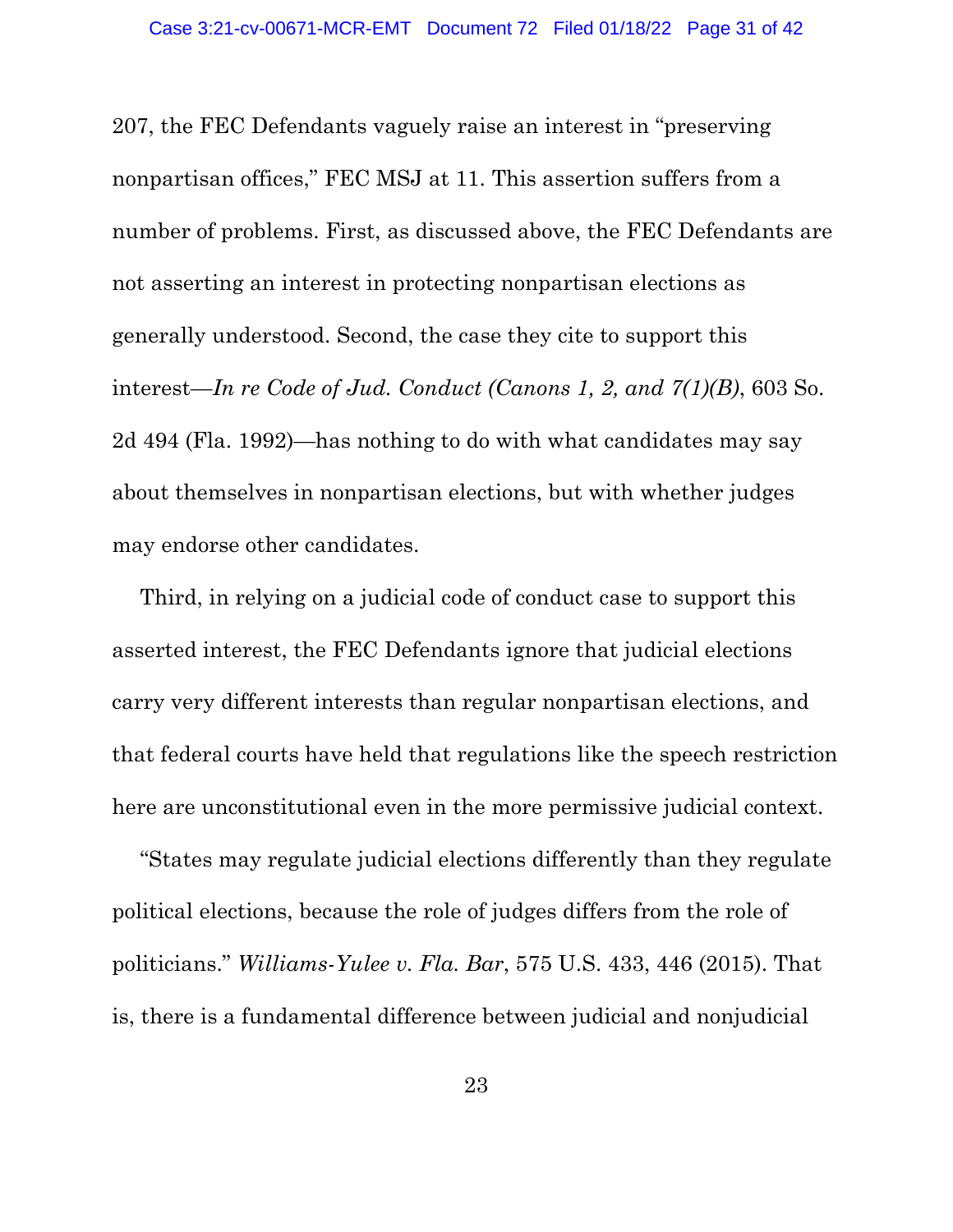offices: "Politicians are expected to be appropriately responsive to the preferences of their supporters." *Id*. (quoting *McCutcheon*, 572 U.S. at 227). A judge, on the other hand, "must observe the utmost fairness, striving to be perfectly and completely independent, with nothing to influence or controul [sic] him but God and his conscience." *Id*. at 447 (internal quotation marks omitted).

These differences are intrinsic to our constitutional form of government: Due process demands fairness and impartiality from the judiciary, *see Republican Party v. White*, 416 F.3d 738, 753 (8th Cir. 2005) ("*White II*"), thus permitting additional impositions on First Amendment rights in the judicial context. This means that judicial elections may be regulated "differently," *Williams-Yulee*, 575 U.S. at 446, with stronger limits and restrictions. It also means that outside that context, those regulations must fail. In situations where "responsiveness is key to the very concept of self-governance through elected officials," *Williams-Yulee*, 575 U.S. at 446 (internal quotation marks omitted), our form of government requires open conversation where candidates must be free to outline their positions on issues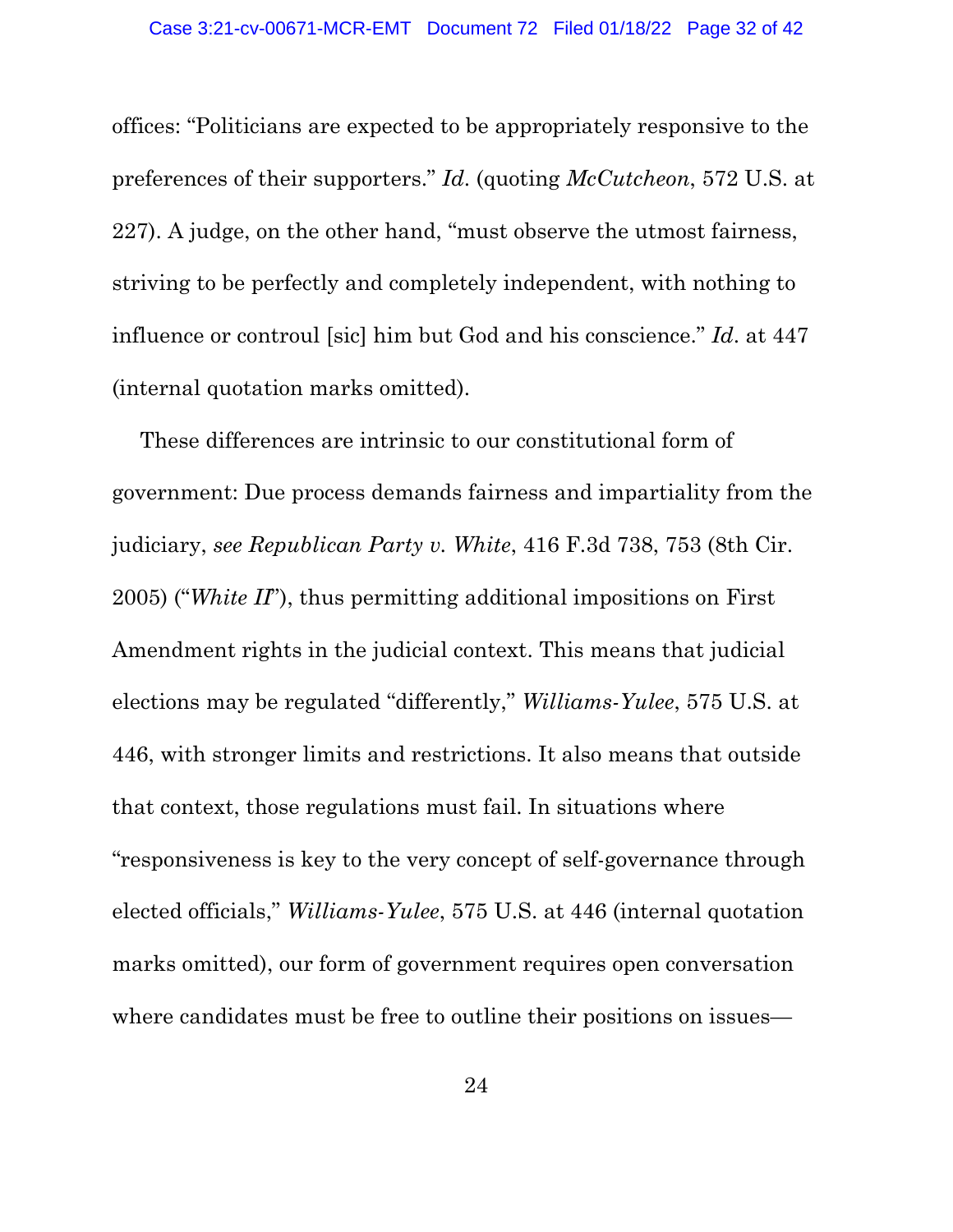including the positions communicated in shorthand by party membership.

Furthermore, the differences between judicial elections and other nonpartisan elections only highlights the unconstitutionality of Florida's speech restriction. If federal courts have held that restrictions like Florida's are unconstitutional in the judicial context, where the governmental interest is greater and courts are more permissive, then such restrictions must be unconstitutional outside the judicial context. And federal courts have held that such restrictions are unconstitutional even in the judicial context. *See Winter v. Wolnitzek*, 834 F.3d 681, 688 (6th Cir. 2016) (holding judicial canon unconstitutionally vague and overbroad because it would chill candidates' "constitutional right to portray themselves as a member of a political party"); *Siefert*, 608 F.3d at 981 (holding judicial partisan affiliation ban unconstitutional because "[t]he state does not have a compelling interest in preventing candidates from announcing their views on legal or political issues, let alone prohibiting them from announcing those views by proxy"); *White II*, 416 F.3d at 745, 754-63 (holding unconstitutional a "partisan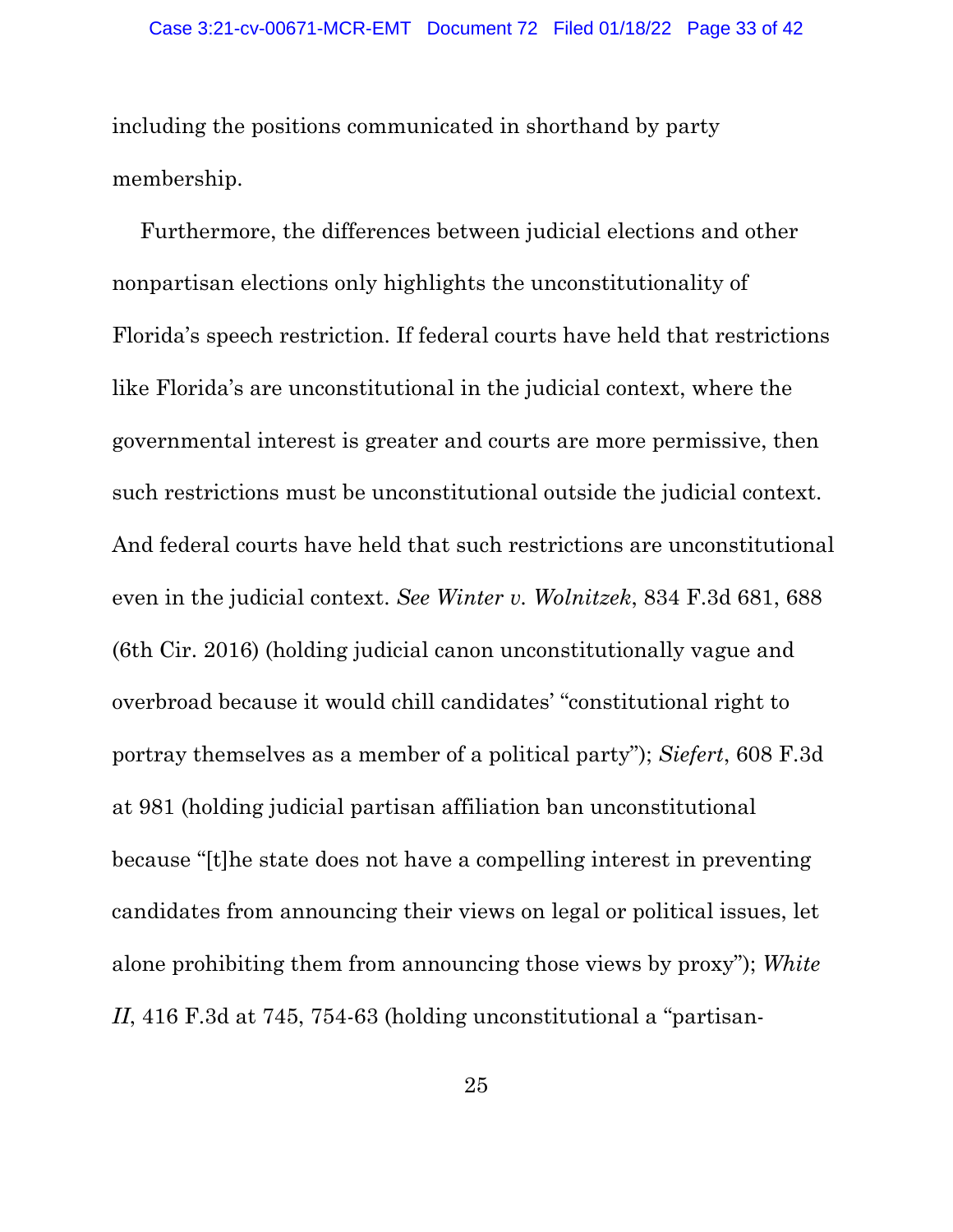activities clause" that prohibited judicial candidates from "identify[ing] themselves as members of a political organization"); *cf*. *Ohio Council 8 Am. Fed'n of State*, 814 F.3d at 336 (upholding ban on party affiliation on ballots in judicial elections because "of the extensive remaining ways" to share the information). Florida's prohibition on mentioning one's partisan affiliation is unconstitutional.

*3. Attempting to minimize the burden on Mr. Hetherington's speech does not demonstrate a compelling governmental interest*

The FEC Defendants next attempt to demonstrate a compelling governmental interest by asserting that the burdens on Mr. Hetherington's speech are minimal. This argument is both irrelevant and erroneous.

"When the Government restricts speech, the Government bears the burden of proving the constitutionality of its actions." *McCutcheon*, 572 U.S. at 210. The Supreme Court has "never accepted mere conjecture as adequate to carry [this] First Amendment burden.," *id*., and this argument by the FEC Defendants is not even conjecture about an interest belonging to the government: Attempting to minimize the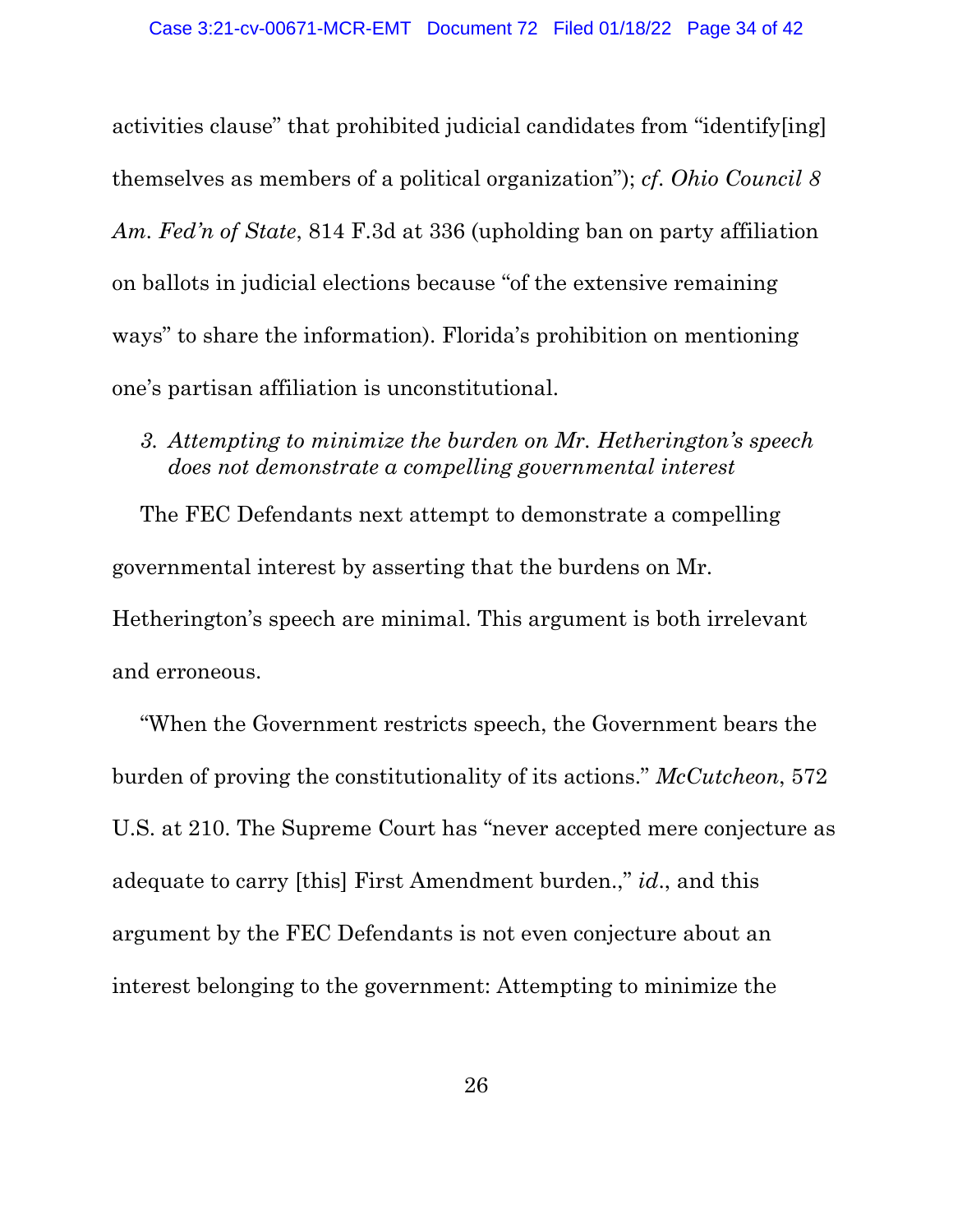burden on Mr. Hetherington does nothing to show that Florida has a compelling interest in restricting speech.

Moreover, the FEC Defendants are simply wrong in denying the constitutional injury. They claim that Mr. Hetherington's First Amendment injury is minimal because he could find some other way to convey the meaning behind his prohibited message. But the question is not whether a speaker may try to find some way around a government restriction on speech without still landing in trouble. The question is whether the government has injured a speaker by prohibiting her chosen message. And Florida's restriction injures speakers because the First Amendment guarantees to speakers the right to decide "what to say and what to leave unsaid." *Hurley v. Irish-Am. Gay, Lesbian and Bisexual Grp.*, 515 U.S. 557, 573 (1995) (quoting *Pac. Gas & Elec. Co. v. Pub. Utils. Comm'n of Cal.*, 475 U.S. 1, 11 (1986) (plurality opinion)). Moreover, the FEC Defendants cannot deflect from this injury, because courts "cannot indulge the facile assumption that one can forbid particular words without also running a substantial risk of suppressing ideas in the process." *Cohen v. Cal.*, 403 U.S. 15, 26 (1971). Were First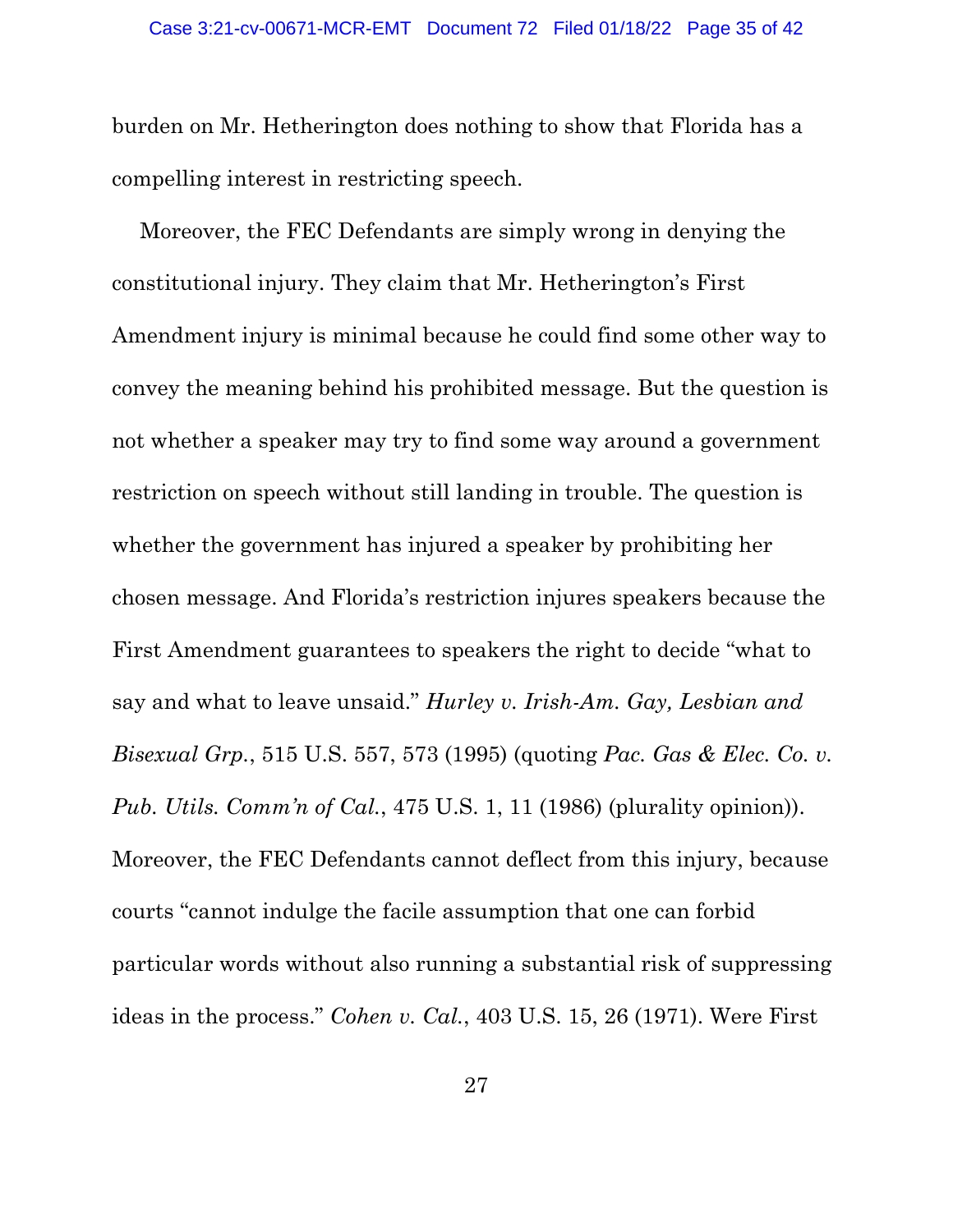Amendment protections so easily circumvented, "governments might soon seize upon the censorship of particular words as a convenient guise for banning the expression of unpopular views." *Id*.; *see also Dana's R.R. Supply v. Att'y Gen.*, 807 F.3d 1235, 1247 (11th Cir. 2015) (noting that Florida's attempt to control particular language "deprived [the speaker] of its full rhetorical toolkit" and "the marketplace of ideas of the full range of public sentiment"). Florida cannot so simply escape accountability for restricting speech.

Furthermore, even if the weight of the burden on Mr. Hetherington's speech were relevant in measuring the state's interest, courts have already demonstrated that the injury is great, given all the information carried by the message he wishes to share. *See Carey v. Wolnitzek*, 614 F.3d 189, 202 (6th Cir. 2010) ("A party platform after all is nothing more than an aggregation of political and legal positions, a shorthand way of announcing one's views on *many* topics of the day." (emphasis in original)); *Winter*, 834 F.3d at 688 (noting that a statement of partisan affiliation "is shorthand" for taking stances on public issues).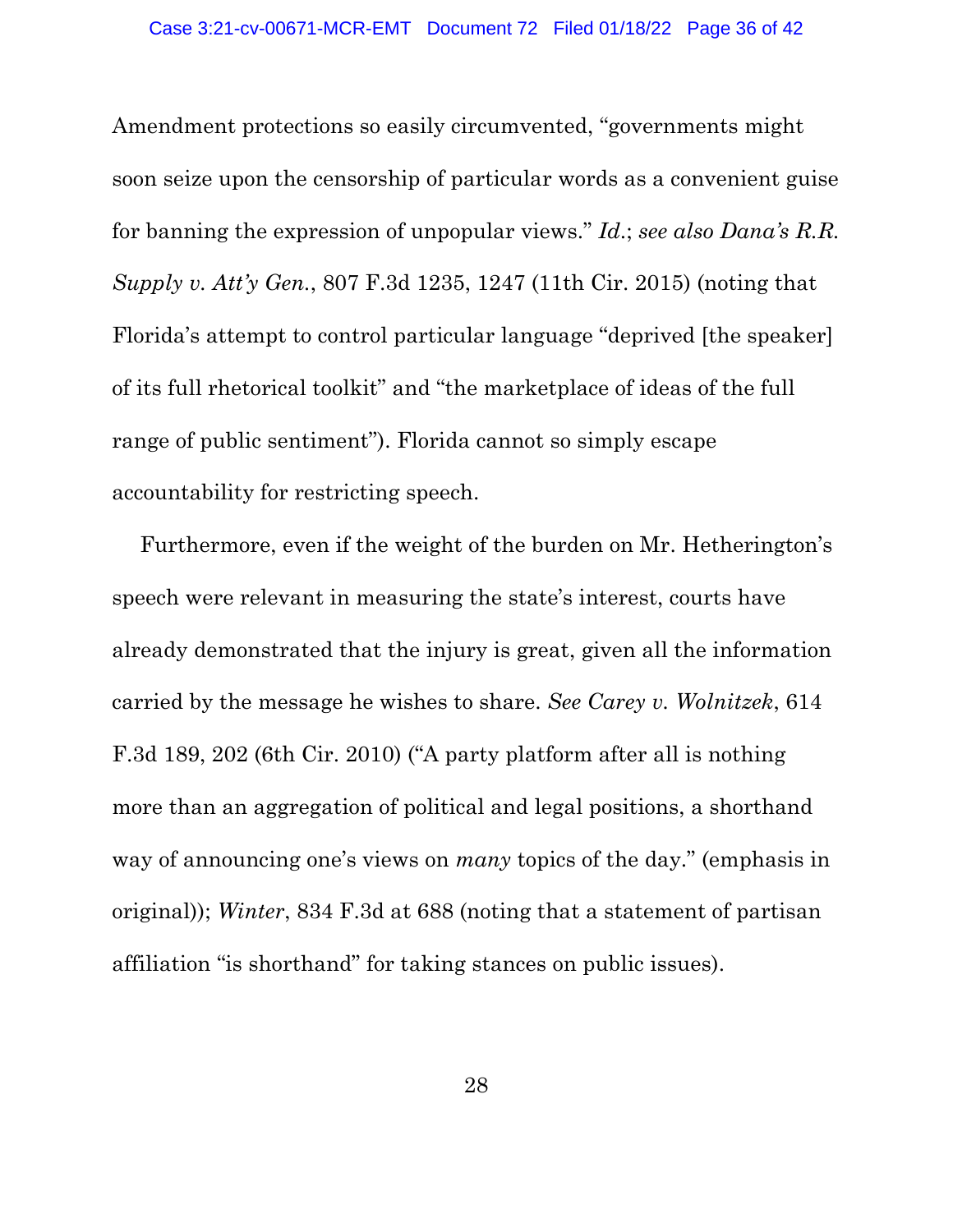C. The FEC Defendants have failed to show that the speech restriction is narrowly tailored

The FEC Defendants begin their argument that § 106.143(3) is narrowly tailored by again trying to minimize the burden on Mr. Hetherington. But that has nothing to do with whether Florida's "restriction furthers a compelling interest," *Citizens United*, 558 U.S. at 340 (internal quotation marks omitted), or whether there is a less "restrictive means of achieving" that interest, *McCullen v. Coakley*, 573 U.S. 464, 478 (2014).

Moreover, under the generally accepted definition for nonpartisan elections, Florida's speech restriction fails tailoring. *See* Hetherington Memo at 15-25. First, it is "hopelessly underinclusive," *Reed*, 576 U.S. at 171, and that for multiple reasons: 1) because it allows candidates to dance around partisan affiliation, all but stating their affiliation as long as they do not utter the magic words, Hetherington Memo at 16; 2) because it prohibits disclosure of party membership but not party membership itself, where "undisclosed potential influence on candidates [would be] far worse that its disclosed influence," *Carey*, 614 F.3d at 202, Hetherington Memo at 16-17; and 3) because it "restrict[s] speech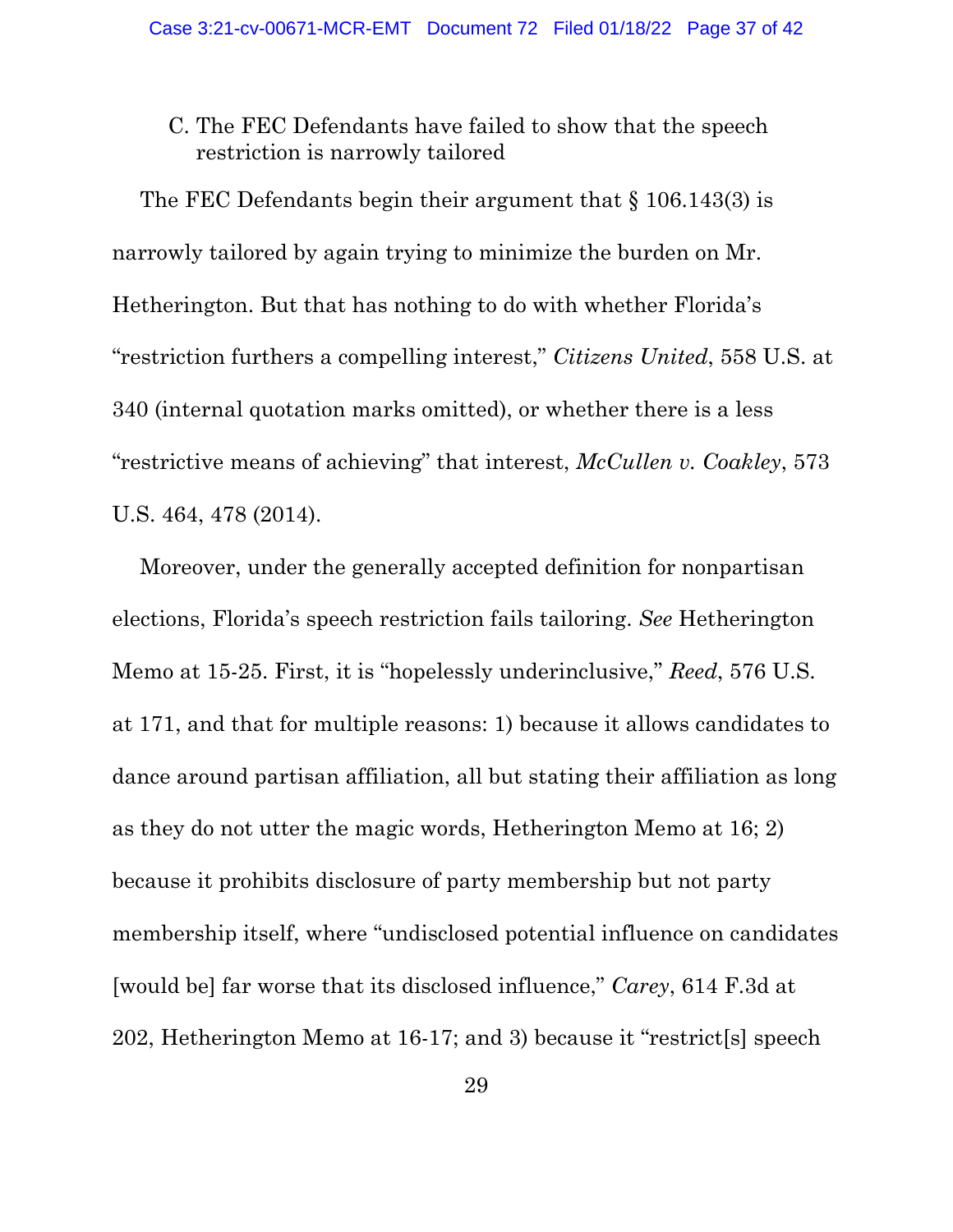only during a campaign," *White II*, 416 F.3d at 757-58, leaving candidates free to express their affiliation before they run and after they win, Hetherington Memo at 17-19.

Second, § 106.143(3) is "seriously overinclusive." *Brown*, 564 U.S. at 805. Florida goes far beyond controlling the ballot or even "prevent[ing] candidates from identifying themselves as *the* nominee of a political party." *Winter*, 834 F.3d at 688 (emphasis in original)). Instead, it prohibits all speech that mentions partisan affiliation, whether in voter guides, campaign rallies, debates, town halls, interviews, going door to door, or even saying hello at the supermarket. As this Court has already noted, this is "an instance of burning the house to roast a pig." Preliminary Injunction Order at 12 (internal quotation marks omitted); *see also* Hetherington Memo at 19-20.

Third, the speech restriction is not "the least restrictive means to further" the state's interests. *McCutcheon*, 572 U.S. at 197. Indeed, there are many less restrictive means. *See* Hetherington Memo at 20- 23. Florida could simply prohibit partisan affiliation on the ballot. It could prohibit candidates from stating that they are the party nominees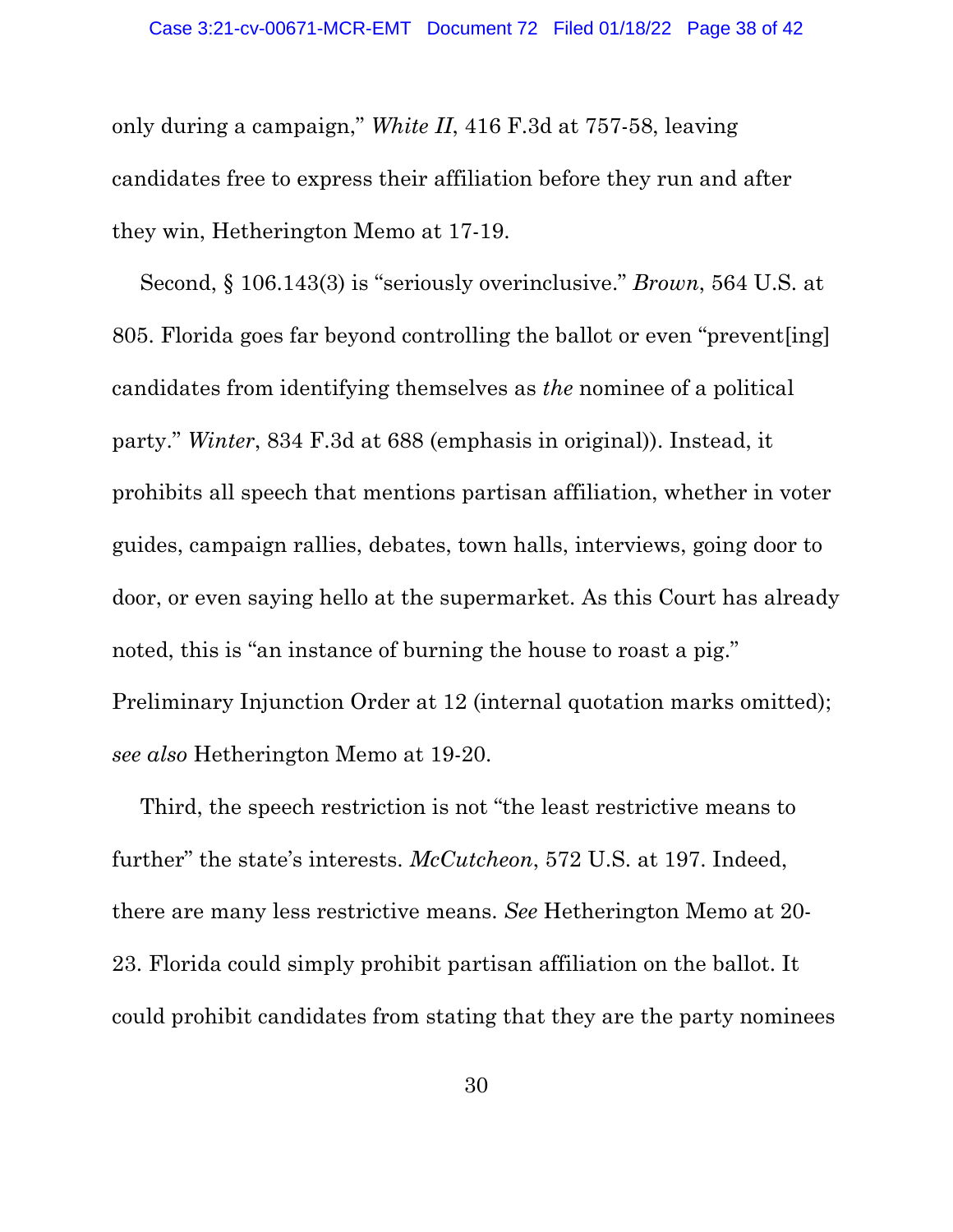for office. And it could require recusal if some conflict of interest ever arose relating to party membership.

The FEC Defendants have not given any evidence to demonstrate that these or any other alternatives are unworkable, or that it needs to erect second, third, and even fourth fences around the law to protect against any hint of partisan danger. Defendants have the burden to demonstrate that these other alternatives are unsatisfactory—that the need to control Mr. Hetherington's speech is not "mere conjecture," *Shrink Mo. Gov't Pac*, 528 U.S. at 392, or that the government's justifications are not "purely hypothetical," *Nat'l Inst. of Fam. & Life Advocates v. Becerra*, 138 S. Ct. 2361, 2377 (2018) (internal quotation marks omitted); *see also Siefert*, 608 F.3d at 981-83 (holding that law failed tailoring because the government had not demonstrated that recusal was an "unworkable alternative"). It has not provided any such evidence. For example, the Defendants have not shown that nonpartisan elections have fallen apart in states where candidates can share their party affiliation. *See Carey*, 614 F.3d at 203 (questioning law when other jurisdictions could meet the asserted interest).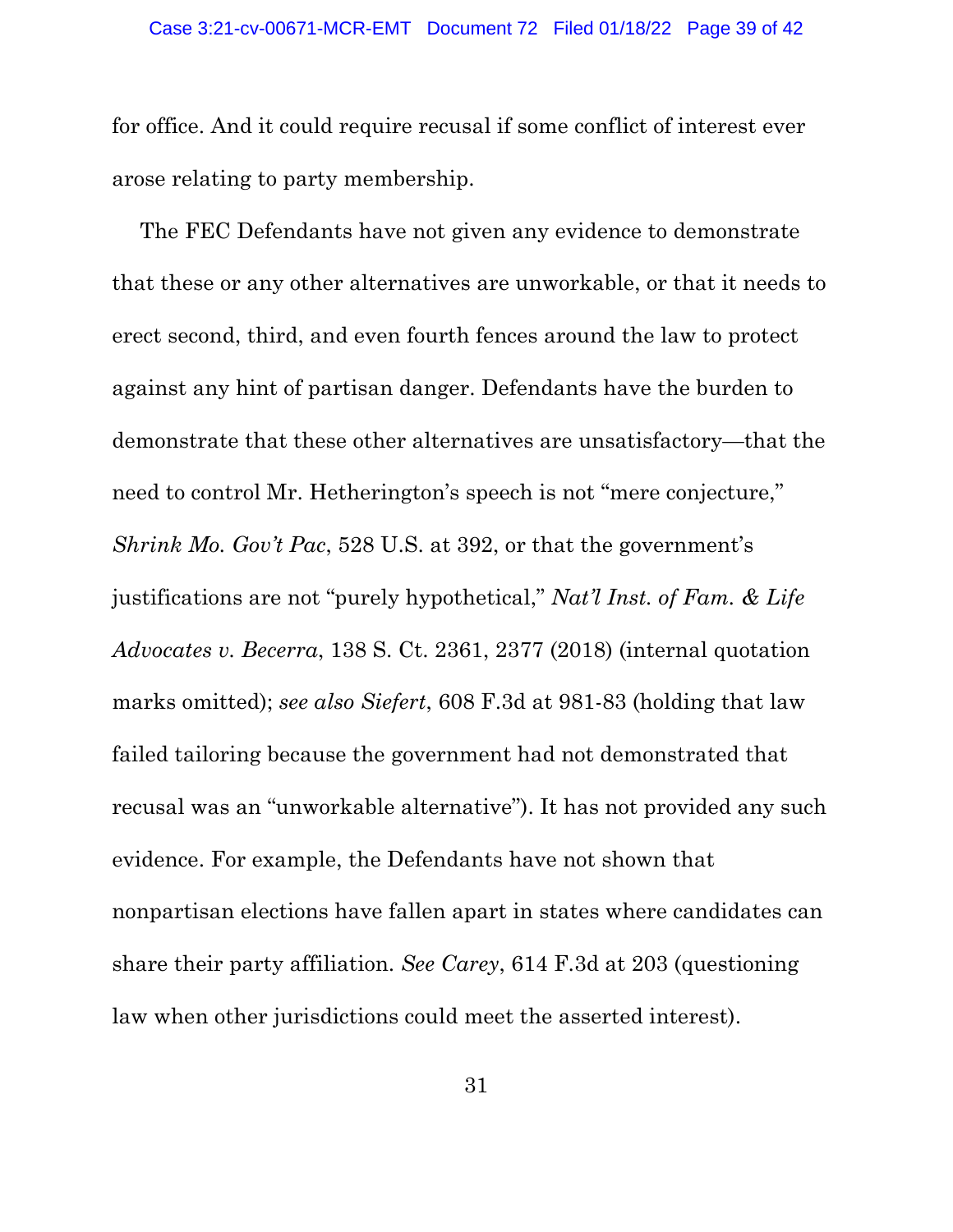#### **CONCLUSION**

The FEC Defendants have failed to demonstrate that Florida's novel scheme can draw any strength from previous precedent related to nonpartisan elections, or that it has any other compelling interest supporting the speech restriction at § 106.143(3). And they have failed to meet the government's burden to demonstrate that a content-based proscription on political speech is narrowly tailored to any compelling interest. Thus, the Court should reject their motion for summary judgment and grant Mr. Hetherington's motion.

Furthermore, the FEC Defendants have failed to show that this challenge should be dismissed for lack of redressability, as the provisions the FEC Defendants raise as redundant restrictions on Mr. Hetherington's speech do not grant the Defendants any enforcement power. Should the Court find any merit to the FEC Defendants' justiciability argument, however, Mr. Hetherington asks that the Court grant the contemporaneously filed motion to amend the Complaint to also challenge Fla. Stat. Ann. § 97.021(23), and that it hold that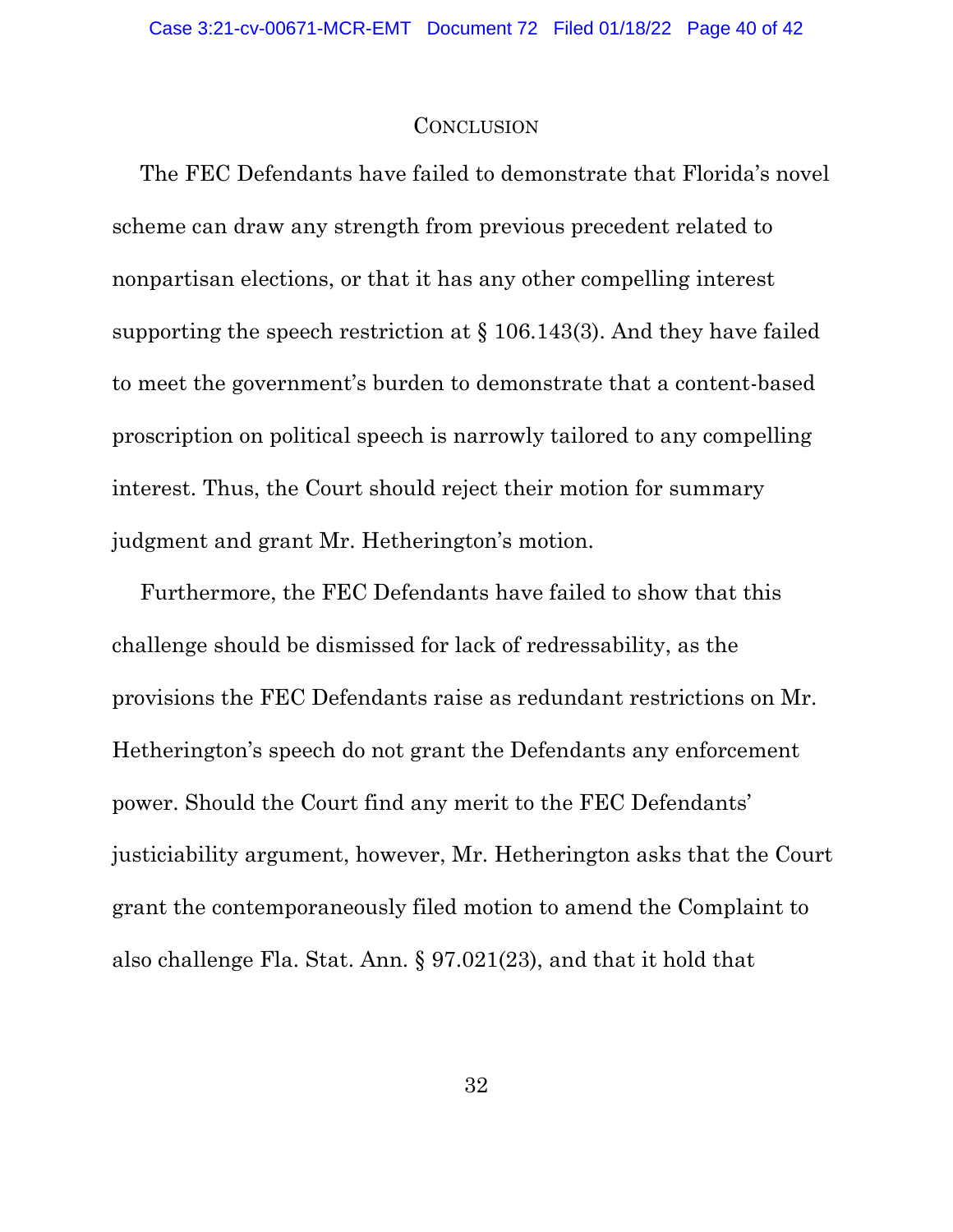§ 97.021(23) is unconstitutional for the same reasons that § 106.143(3)

is unconstitutional.

Dated: January 18, 2022 */s/ Owen Yeates*

Owen Yeates (pro hac vice) Institute for Free Speech 1150 Connecticut Ave., NW, Ste. 801 Washington, DC 20036 oyeates@ifs.org Tel.: 202-301-3300 *Counsel for Plaintiff*